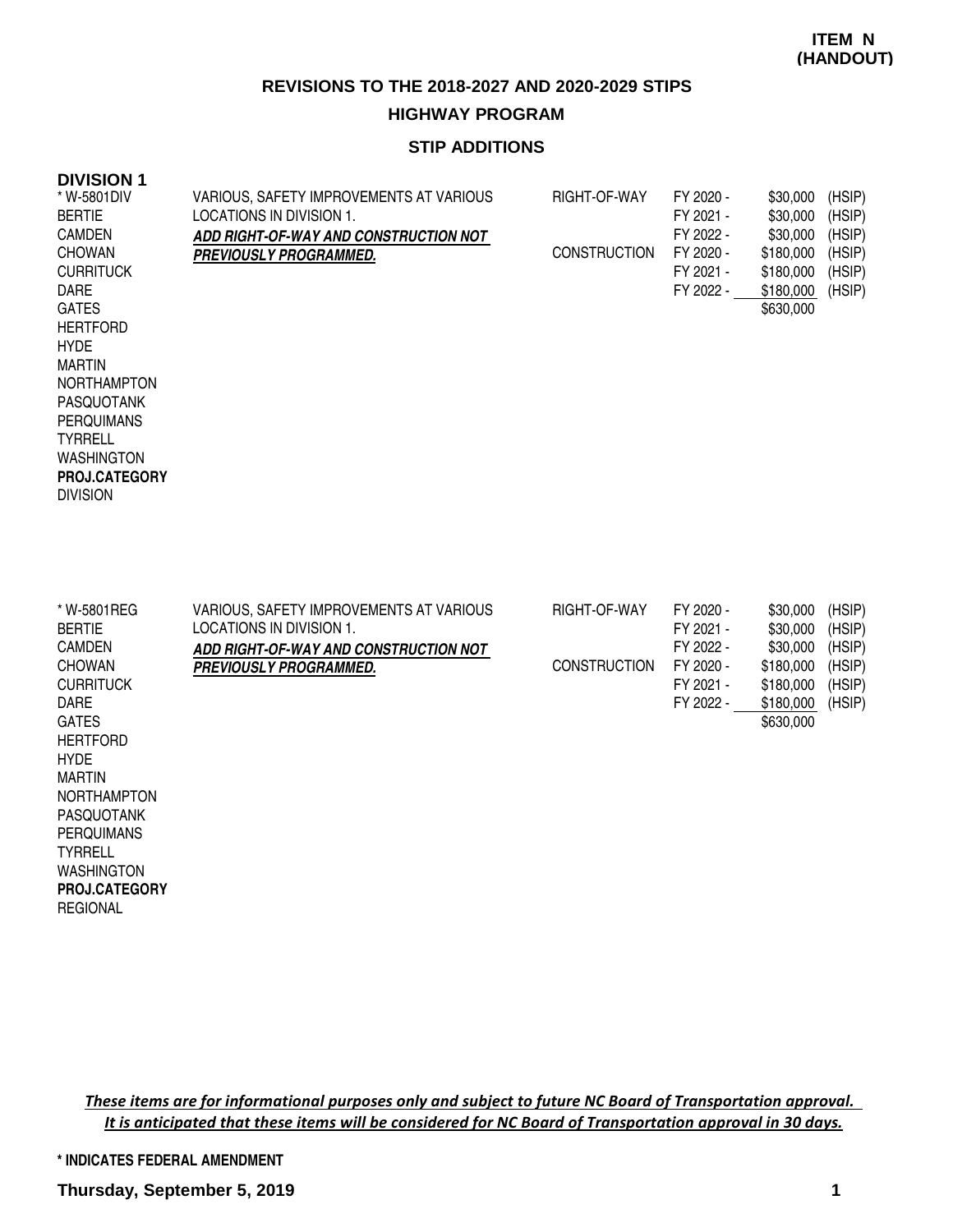### **STIP ADDITIONS**

#### **DIVISION 1**

| * W-5801SW<br><b>BERTIE</b><br><b>CAMDEN</b><br><b>CHOWAN</b><br><b>CURRITUCK</b><br><b>DARE</b><br><b>GATES</b><br><b>HERTFORD</b><br><b>HYDE</b><br><b>MARTIN</b><br><b>NORTHAMPTON</b><br><b>PASQUOTANK</b><br><b>PERQUIMANS</b><br><b>TYRRELL</b><br><b>WASHINGTON</b><br>PROJ.CATEGORY<br><b>STATEWIDE</b> | VARIOUS, SAFETY IMPROVEMENTS AT VARIOUS<br>LOCATIONS IN DIVISION 1.<br>ADD RIGHT-OF-WAY AND CONSTRUCTION NOT<br><b>PREVIOUSLY PROGRAMMED.</b>        | RIGHT-OF-WAY<br><b>CONSTRUCTION</b> | FY 2020 -<br>FY 2021 -<br>FY 2022 -<br>FY 2020 -<br>FY 2021 -<br>FY 2022 - | \$40,000<br>\$40,000<br>\$40,000<br>\$240,000<br>\$240,000<br>\$240,000<br>\$840,000 | (HSIP)<br>(HSIP)<br>(HSIP)<br>(HSIP)<br>(HSIP)<br>(HSIP) |
|-----------------------------------------------------------------------------------------------------------------------------------------------------------------------------------------------------------------------------------------------------------------------------------------------------------------|------------------------------------------------------------------------------------------------------------------------------------------------------|-------------------------------------|----------------------------------------------------------------------------|--------------------------------------------------------------------------------------|----------------------------------------------------------|
| <b>DIVISION 2</b><br>* W-5802DIV<br><b>BEAUFORT</b><br>CARTERET<br><b>CRAVEN</b><br><b>GREENE</b><br><b>JONES</b><br><b>LENOIR</b><br><b>PAMLICO</b><br><b>PITT</b><br>PROJ.CATEGORY<br><b>DUUQIONI</b>                                                                                                         | VARIOUS, SAFETY IMPROVEMENTS AT VARIOUS<br><b>LOCATIONS IN DIVISION 2.</b><br>ADD RIGHT-OF-WAY AND CONSTRUCTION NOT<br><b>PREVIOUSLY PROGRAMMED.</b> | RIGHT-OF-WAY<br><b>CONSTRUCTION</b> | FY 2020 -<br>FY 2021 -<br>FY 2022 -<br>FY 2020 -<br>FY 2021 -<br>FY 2022 - | \$30,000<br>\$30,000<br>\$30,000<br>\$180,000<br>\$180,000<br>\$180,000<br>\$630,000 | (HSIP)<br>(HSIP)<br>(HSIP)<br>(HSIP)<br>(HSIP)<br>(HSIP) |

DIVISION

These items are for informational purposes only and subject to future NC Board of Transportation approval. It is anticipated that these items will be considered for NC Board of Transportation approval in 30 days.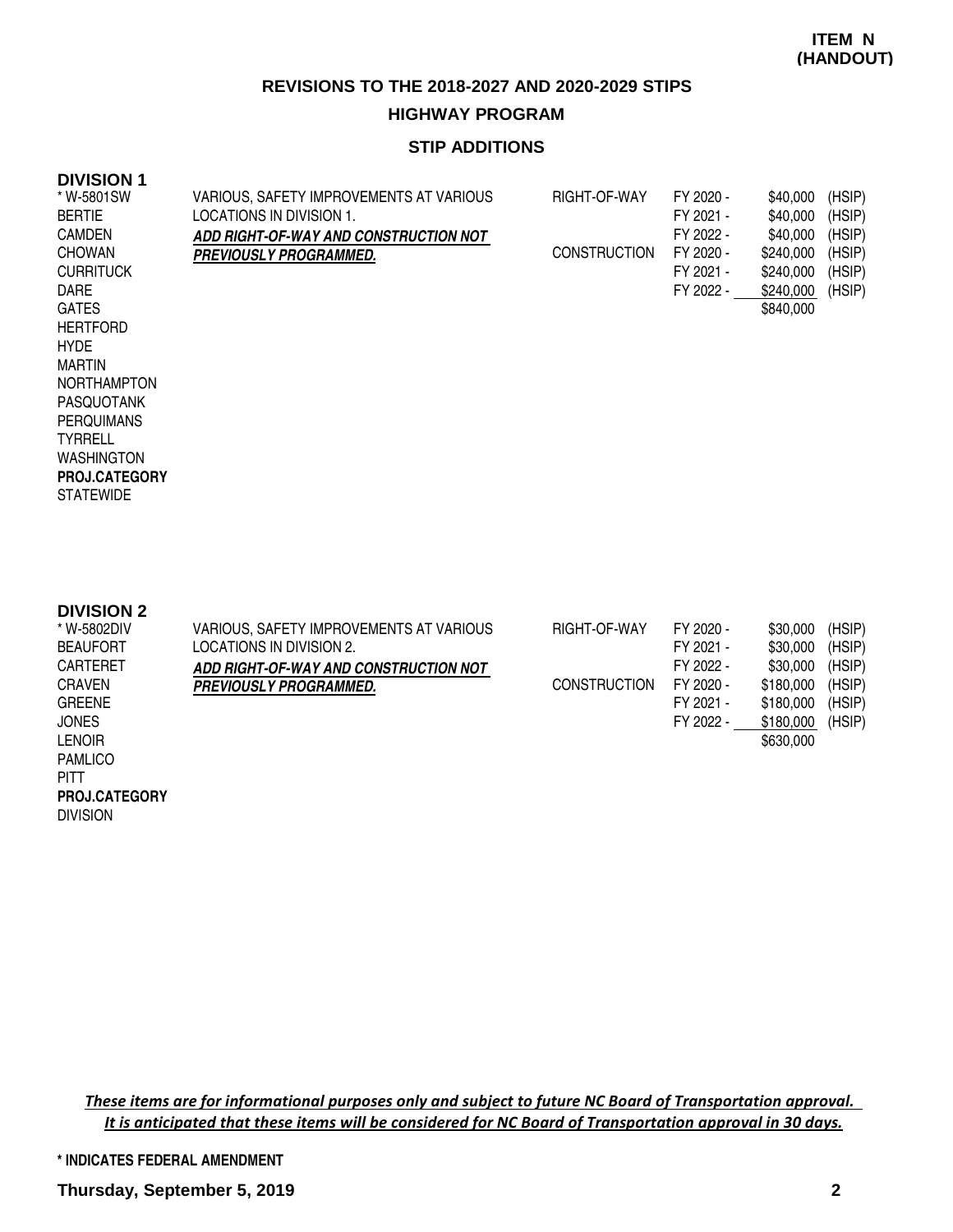## **STIP ADDITIONS**

### **DIVISION 2**

**STATEWIDE PROJ.CATEGORY**

| * W-5802REG          | VARIOUS, SAFETY IMPROVEMENTS AT VARIOUS |                     |           |           |        |
|----------------------|-----------------------------------------|---------------------|-----------|-----------|--------|
| <b>BEAUFORT</b>      | LOCATIONS IN DIVISION 2.                | RIGHT-OF-WAY        | FY 2020 - | \$30,000  | (HSIP) |
| <b>CARTERET</b>      | ADD RIGHT-OF-WAY AND CONSTRUCTION NOT   |                     | FY 2021 - | \$30,000  | (HSIP) |
| <b>CRAVEN</b>        | <i><b>PREVIOUSLY PROGRAMMED.</b></i>    |                     | FY 2022 - | \$30,000  | (HSIP) |
| <b>GREENE</b>        |                                         | <b>CONSTRUCTION</b> | FY 2020 - | \$180,000 | (HSIP) |
| <b>JONES</b>         |                                         |                     | FY 2021 - | \$180,000 | (HSIP) |
| <b>LENOIR</b>        |                                         |                     | FY 2022 - | \$180,000 | (HSIP) |
| <b>PAMLICO</b>       |                                         |                     |           | \$630,000 |        |
| <b>PITT</b>          |                                         |                     |           |           |        |
| <b>PROJ.CATEGORY</b> |                                         |                     |           |           |        |
| <b>REGIONAL</b>      |                                         |                     |           |           |        |
|                      |                                         |                     |           |           |        |

| * W-5802SW      | VARIOUS, SAFETY IMPROVEMENTS AT VARIOUS | RIGHT-OF-WAY        | FY 2020 - | \$40,000  | (HSIP) |
|-----------------|-----------------------------------------|---------------------|-----------|-----------|--------|
| <b>BEAUFORT</b> | LOCATIONS IN DIVISION 2.                |                     | FY 2021 - | \$40,000  | (HSIP) |
| <b>CARTERET</b> | ADD RIGHT-OF-WAY AND CONSTRUCTION NOT   |                     | FY 2022 - | \$40,000  | (HSIP) |
| <b>CRAVEN</b>   | <b>PREVIOUSLY PROGRAMMED.</b>           | <b>CONSTRUCTION</b> | FY 2020 - | \$240,000 | (HSIP) |
| <b>GREENE</b>   |                                         |                     | FY 2021 - | \$240,000 | (HSIP) |
| <b>JONES</b>    |                                         |                     | FY 2022 - | \$240,000 | (HSIP) |
| <b>LENOIR</b>   |                                         |                     |           | \$840,000 |        |
| <b>PAMLICO</b>  |                                         |                     |           |           |        |
| <b>PITT</b>     |                                         |                     |           |           |        |

**DIVISION 3** CAROLINA BEACH, CONSTRUCT BIKE LANES ALONG ST. JOSEPH AVENUE AND LEWIS DRIVE FROM LAKE PARK BOULEVARD TO ACCESS DRIVE IN CAROLINA BEACH. **PROJECT ADDED AT REQUEST OF MPO.** ENGINEERING FY 2020 - \$59,000 (TADA) FY 2020 - \$15,000 (L) CONSTRUCTION FY 2021 - \$333,000 (TADA) FY 2021 - \$83,000 (L) \$490,000 \* EB-6039 NEW HANOVER DIVISION **PROJ.CATEGORY**

These items are for informational purposes only and subject to future NC Board of Transportation approval. It is anticipated that these items will be considered for NC Board of Transportation approval in 30 days.

**\* INDICATES FEDERAL AMENDMENT**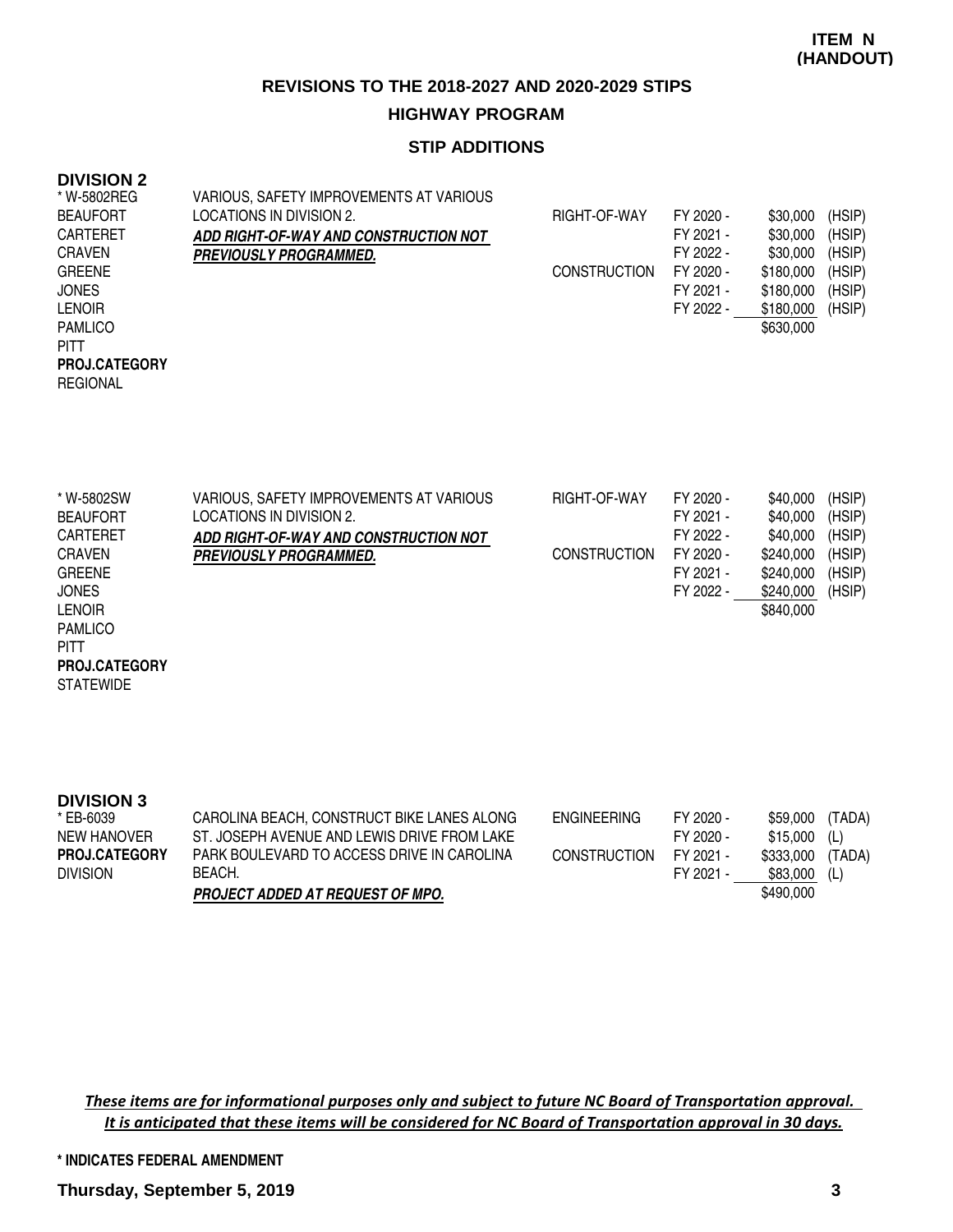# **HIGHWAY PROGRAM**

# **STIP ADDITIONS**

| <b>DIVISION 3</b><br>* U-6233<br><b>NEW HANOVER</b><br>PROJ.CATEGORY<br><b>DIVISION</b> | CAROLINA BEACH, CONSTRUCT NEW TRAFFIC SIGNAL<br>AND IMPROVE PEDESTRIAN ACCOMMODATIONS AT<br>THE INTERSECTION OF US 421 (LAKE PARK<br>BOULEVARD) AND HAMLET AVENUE IN CAROLINA<br>BEACH.<br><b>PROJECT ADDED AT REQUEST OF MPO. 'S' FUNDS</b><br><b>REPRESENT STATE HIGHWAY FUNDS.</b> | <b>ENGINEERING</b><br>RIGHT-OF-WAY<br><b>CONSTRUCTION</b> | FY 2020 -<br>FY 2020 -<br>FY 2020 -<br>FY 2020 -<br>FY 2021 -<br>FY 2021 - | \$2,000<br>\$6,000<br>\$10,000<br>\$40,000<br>\$42,000<br>\$170,000<br>\$270,000 | (S)<br>(BGDA)<br>(S)<br>(BGDA)<br>(S)<br>(BGDA) |
|-----------------------------------------------------------------------------------------|---------------------------------------------------------------------------------------------------------------------------------------------------------------------------------------------------------------------------------------------------------------------------------------|-----------------------------------------------------------|----------------------------------------------------------------------------|----------------------------------------------------------------------------------|-------------------------------------------------|
| * U-6234<br><b>NEW HANOVER</b><br><b>PROJ.CATEGORY</b><br><b>DIVISION</b>               | WILMINGTON, WILMINGTON MULTI-MODAL<br>TRANSPORTATION CENTER PHASE 1B.<br>PROJECT ADDED AT REQUEST OF MPO.                                                                                                                                                                             | <b>ENGINEERING</b><br><b>CONSTRUCTION</b>                 | FY 2020 -<br>FY 2020 -<br>FY 2021 -<br>FY 2021 -                           | \$192,000<br>\$48,000<br>\$1,168,000<br>\$292,000<br>\$1,700,000                 | (BGDA)<br>(L)<br>(BGDA)<br>(L)                  |
| * U-6235<br><b>NEW HANOVER</b><br>PROJ.CATEGORY<br><b>DIVISION</b>                      | WILMINGTON, TRAFFIC SIGNAL PRE-EMPTION FOR<br><b>EMERGENCY VEHICLES PROJECT.</b><br>PROJECT ADDED AT REQUEST OF MPO.                                                                                                                                                                  | <b>ENGINEERING</b><br><b>CONSTRUCTION</b>                 | FY 2020 -<br>FY 2020 -<br>FY 2021 -<br>FY 2021 -                           | \$390,000<br>\$97,000<br>\$627,000<br>\$157,000<br>\$1,271,000                   | (BGDA)<br>(L)<br>(BGDA)<br>(L)                  |
| * U-6236<br><b>NEW HANOVER</b><br>PROJ.CATEGORY                                         | WILMINGTON, WEST SALISBURY STREET<br>STREETSCAPE PROJECT.<br><b>PROJECT ADDED AT REQUEST OF MPO.</b>                                                                                                                                                                                  | <b>CONSTRUCTION</b>                                       | FY 2020 -<br>FY 2020 -                                                     | \$636,000<br>\$273,000<br>\$909,000                                              | (BGDA)<br>(L)                                   |

These items are for informational purposes only and subject to future NC Board of Transportation approval. It is anticipated that these items will be considered for NC Board of Transportation approval in 30 days.

**\* INDICATES FEDERAL AMENDMENT**

DIVISION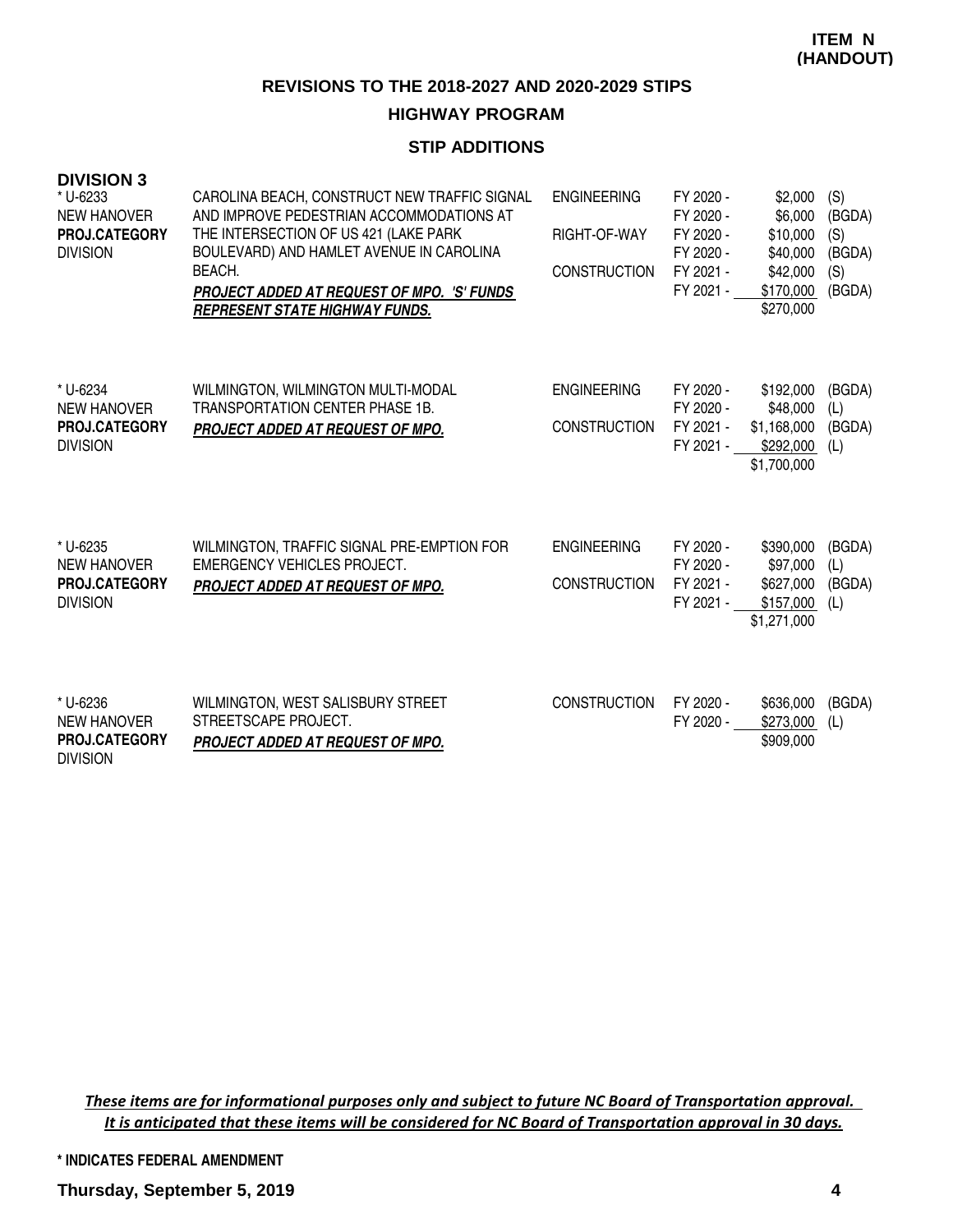### **STIP ADDITIONS**

#### **DIVISION 3**

REGIONAL

| * W-5803DIV          | VARIOUS, SAFETY IMPROVEMENTS AT VARIOUS | RIGHT-OF-WAY        | FY 2020 - | \$30,000  | (HSIP) |
|----------------------|-----------------------------------------|---------------------|-----------|-----------|--------|
| <b>BRUNSWICK</b>     | LOCATIONS IN DIVISION 3.                |                     | FY 2021 - | \$30,000  | (HSIP) |
| <b>DUPLIN</b>        | ADD RIGHT-OF-WAY AND CONSTRUCTION NOT   |                     | FY 2022 - | \$30,000  | (HSIP) |
| NEW HANOVER          | <b>PREVIOUSLY PROGRAMMED.</b>           | <b>CONSTRUCTION</b> | FY 2020 - | \$180,000 | (HSIP) |
| <b>ONSLOW</b>        |                                         |                     | FY 2021 - | \$180,000 | (HSIP) |
| <b>PENDER</b>        |                                         |                     | FY 2022 - | \$180,000 | (HSIP) |
| <b>SAMPSON</b>       |                                         |                     |           | \$630,000 |        |
| <b>PROJ.CATEGORY</b> |                                         |                     |           |           |        |
| <b>DIVISION</b>      |                                         |                     |           |           |        |
|                      |                                         |                     |           |           |        |

| * W-5803REG          | VARIOUS, SAFETY IMPROVEMENTS AT VARIOUS | RIGHT-OF-WAY        | FY 2020 - | \$30,000  | (HSIP) |
|----------------------|-----------------------------------------|---------------------|-----------|-----------|--------|
| <b>BRUNSWICK</b>     | LOCATIONS IN DIVISION 3.                |                     | FY 2021 - | \$30,000  | (HSIP) |
| <b>DUPLIN</b>        | ADD RIGHT-OF-WAY AND CONSTRUCTION NOT   |                     | FY 2022 - | \$30,000  | (HSIP) |
| NEW HANOVER          | <b>PREVIOUSLY PROGRAMMED.</b>           | <b>CONSTRUCTION</b> | FY 2020 - | \$180,000 | (HSIP) |
| <b>ONSLOW</b>        |                                         |                     | FY 2021 - | \$180,000 | (HSIP) |
| <b>PENDER</b>        |                                         |                     | FY 2022 - | \$180,000 | (HSIP) |
| <b>SAMPSON</b>       |                                         |                     |           | \$630,000 |        |
| <b>PROJ.CATEGORY</b> |                                         |                     |           |           |        |

| * W-5803SW           | VARIOUS, SAFETY IMPROVEMENTS AT VARIOUS | RIGHT-OF-WAY        | FY 2020 - | \$40,000  | (HSIP) |
|----------------------|-----------------------------------------|---------------------|-----------|-----------|--------|
| <b>BRUNSWICK</b>     | LOCATIONS IN DIVISION 3.                |                     | FY 2021 - | \$40,000  | (HSIP) |
| <b>DUPLIN</b>        | ADD RIGHT-OF-WAY AND CONSTRUCTION NOT   |                     | FY 2022 - | \$40,000  | (HSIP) |
| NEW HANOVER          | <b>PREVIOUSLY PROGRAMMED.</b>           | <b>CONSTRUCTION</b> | FY 2020 - | \$240,000 | (HSIP) |
| <b>ONSLOW</b>        |                                         |                     | FY 2021 - | \$240.000 | (HSIP) |
| <b>PENDER</b>        |                                         |                     | FY 2022 - | \$240,000 | (HSIP) |
| <b>SAMPSON</b>       |                                         |                     |           | \$840,000 |        |
| <b>PROJ.CATEGORY</b> |                                         |                     |           |           |        |
| <b>STATEWIDE</b>     |                                         |                     |           |           |        |

These items are for informational purposes only and subject to future NC Board of Transportation approval. It is anticipated that these items will be considered for NC Board of Transportation approval in 30 days.

#### **\* INDICATES FEDERAL AMENDMENT**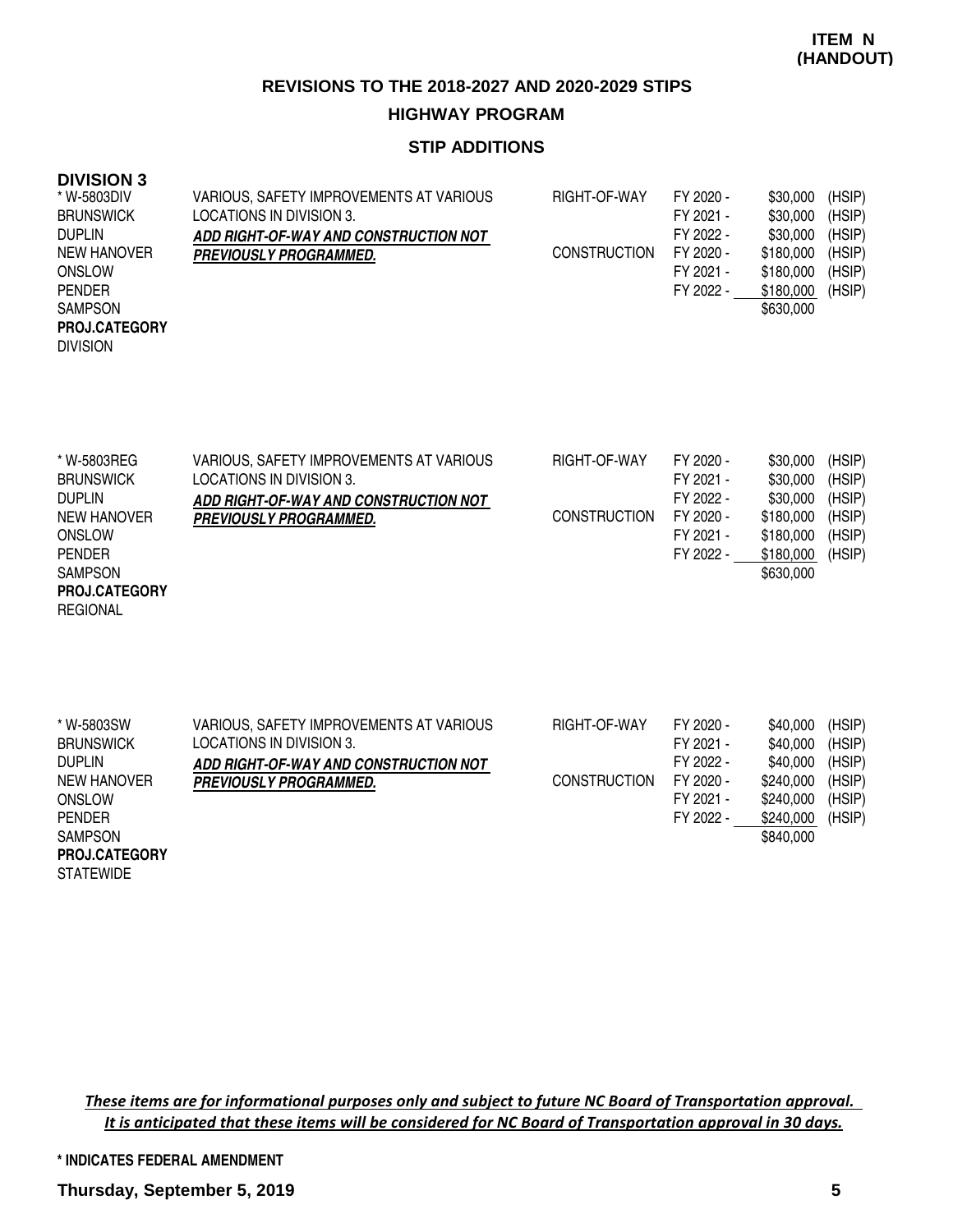#### **HIGHWAY PROGRAM**

### **STIP ADDITIONS**

| <b>DIVISION 4</b><br>* P-5100<br><b>WAYNE</b><br><b>PROJ.CATEGORY</b><br><b>EXEMPT</b>                                                                   | GOLDSBORO UNION STATION - HISTORIC 1909<br>TRANSPORTATION FACILITY, CONVERT STATION AND<br>VICINITY INTO A MULTI-MODAL TRANSPORTATION<br>CENTER.<br>PROJECT ADDED BACK TO STIP TO COMPLETE<br>ADDITIONAL PRELIMINARY ENGINEERING ACTIVITIES.<br>PROGRAMMED FOR PLANNING AND ENVIRONMENTAL<br><b>STUDIES ONLY.</b> |                                     |                                                                            |                                                                                      |                                                          |
|----------------------------------------------------------------------------------------------------------------------------------------------------------|-------------------------------------------------------------------------------------------------------------------------------------------------------------------------------------------------------------------------------------------------------------------------------------------------------------------|-------------------------------------|----------------------------------------------------------------------------|--------------------------------------------------------------------------------------|----------------------------------------------------------|
| * W-5804DIV<br><b>EDGECOMBE</b><br><b>HALIFAX</b><br><b>JOHNSTON</b><br>NASH<br><b>WAYNE</b><br><b>WILSON</b><br><b>PROJ.CATEGORY</b><br><b>DIVISION</b> | VARIOUS, SAFETY IMPROVEMENTS AT VARIOUS<br>LOCATIONS IN DIVISION 4.<br>ADD RIGHT-OF-WAY AND CONSTRUCTION NOT<br><b>PREVIOUSLY PROGRAMMED.</b>                                                                                                                                                                     | RIGHT-OF-WAY<br><b>CONSTRUCTION</b> | FY 2020 -<br>FY 2021 -<br>FY 2022 -<br>FY 2020 -<br>FY 2021 -<br>FY 2022 - | \$30,000<br>\$30,000<br>\$30,000<br>\$180,000<br>\$180,000<br>\$180,000<br>\$630,000 | (HSIP)<br>(HSIP)<br>(HSIP)<br>(HSIP)<br>(HSIP)<br>(HSIP) |

| * W-5804REG          | VARIOUS, SAFETY IMPROVEMENTS AT VARIOUS | RIGHT-OF-WAY        | FY 2020 - | \$30,000  | (HSIP) |
|----------------------|-----------------------------------------|---------------------|-----------|-----------|--------|
| <b>EDGECOMBE</b>     | LOCATIONS IN DIVISION 4.                |                     | FY 2021 - | \$30,000  | (HSIP) |
| <b>HALIFAX</b>       | ADD RIGHT-OF-WAY AND CONSTRUCTION NOT   |                     | FY 2022 - | \$30,000  | (HSIP) |
| <b>JOHNSTON</b>      | <b>PREVIOUSLY PROGRAMMED.</b>           | <b>CONSTRUCTION</b> | FY 2020 - | \$180,000 | (HSIP) |
| <b>NASH</b>          |                                         |                     | FY 2021 - | \$180,000 | (HSIP) |
| WAYNE                |                                         |                     | FY 2022 - | \$180,000 | (HSIP) |
| <b>WILSON</b>        |                                         |                     |           | \$630,000 |        |
| <b>PROJ.CATEGORY</b> |                                         |                     |           |           |        |
| <b>REGIONAL</b>      |                                         |                     |           |           |        |

These items are for informational purposes only and subject to future NC Board of Transportation approval. It is anticipated that these items will be considered for NC Board of Transportation approval in 30 days.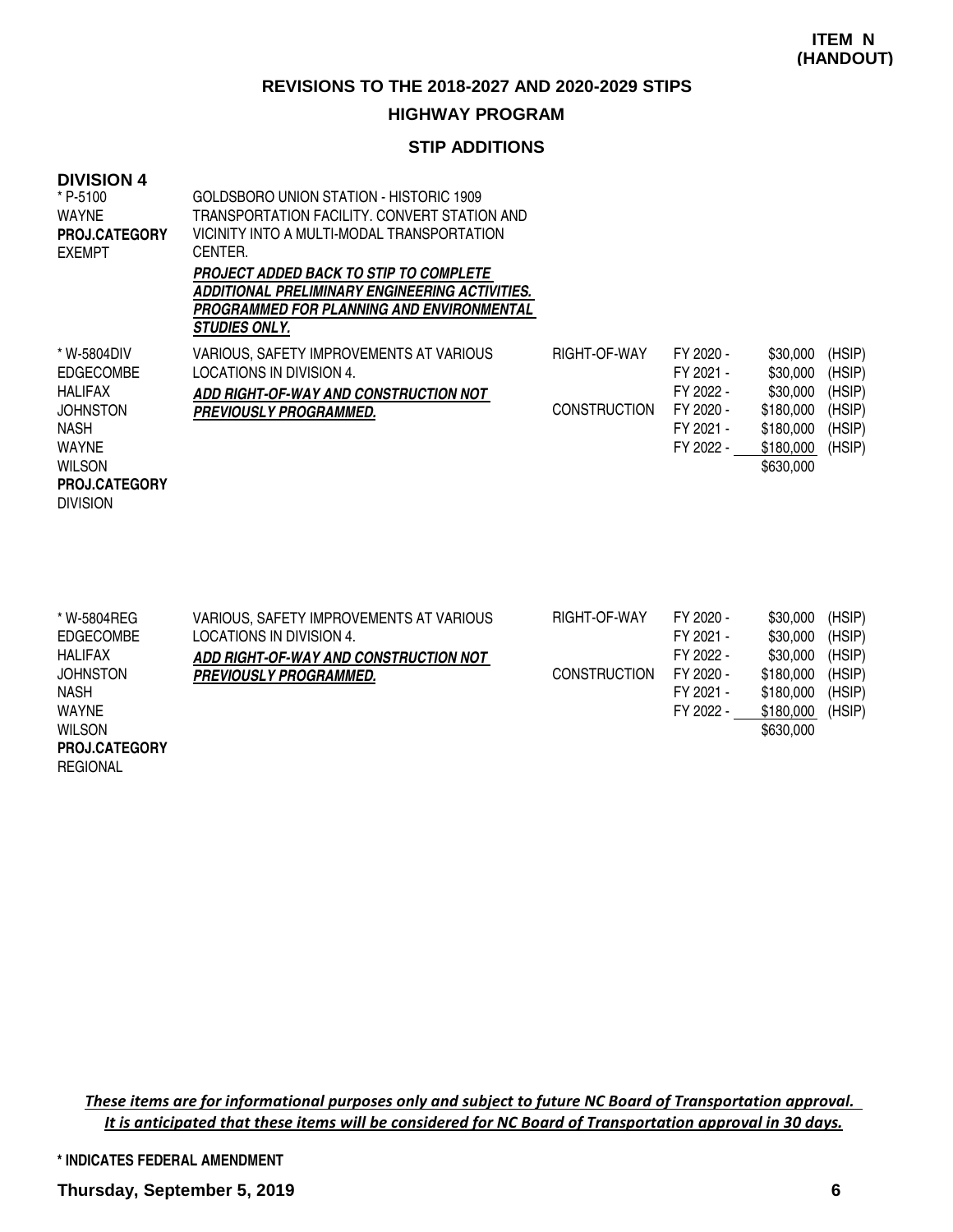### **STIP ADDITIONS**

#### **DIVISION 4**

| * W-5804SW           | VARIOUS, SAFETY IMPROVEMENTS AT VARIOUS | RIGHT-OF-WAY        | FY 2020 - | \$40,000  | (HSIP) |
|----------------------|-----------------------------------------|---------------------|-----------|-----------|--------|
| <b>EDGECOMBE</b>     | LOCATIONS IN DIVISION 4.                |                     | FY 2021 - | \$40,000  | (HSIP) |
| <b>HALIFAX</b>       | ADD RIGHT-OF-WAY AND CONSTRUCTION NOT   |                     | FY 2022 - | \$40,000  | (HSIP) |
| <b>JOHNSTON</b>      | <b>PREVIOUSLY PROGRAMMED.</b>           | <b>CONSTRUCTION</b> | FY 2020 - | \$240,000 | (HSIP) |
| <b>NASH</b>          |                                         |                     | FY 2021 - | \$240,000 | (HSIP) |
| WAYNE                |                                         |                     | FY 2022 - | \$240,000 | (HSIP) |
| <b>WILSON</b>        |                                         |                     |           | \$840,000 |        |
| <b>PROJ.CATEGORY</b> |                                         |                     |           |           |        |
| <b>STATEWIDE</b>     |                                         |                     |           |           |        |
|                      |                                         |                     |           |           |        |

| <b>DIVISION 5</b> |                                             |                     |           |           |        |
|-------------------|---------------------------------------------|---------------------|-----------|-----------|--------|
| * W-5805DIV       | SAFETY IMPROVEMENTS AT VARIOUS LOCATIONS IN | RIGHT-OF-WAY        | FY 2020 - | \$30,000  | (HSIP) |
| <b>DURHAM</b>     | DIVISION 5.                                 |                     | FY 2021 - | \$30,000  | (HSIP) |
| <b>FRANKLIN</b>   | ADD RIGHT-OF-WAY AND CONSTRUCTION NOT       |                     | FY 2022 - | \$30,000  | (HSIP) |
| <b>GRANVILLE</b>  | <b>PREVIOUSLY PROGRAMMED.</b>               | <b>CONSTRUCTION</b> | FY 2020 - | \$180,000 | (HSIP) |
| <b>PERSON</b>     |                                             |                     | FY 2021 - | \$180,000 | (HSIP) |
| <b>VANCE</b>      |                                             |                     | FY 2022 - | \$180,000 | (HSIP) |
| <b>WAKE</b>       |                                             |                     |           | \$630,000 |        |
| <b>111455551</b>  |                                             |                     |           |           |        |

WARREN DIVISION **PROJ.CATEGORY**

| * W-5805REG          | SAFETY IMPROVEMENTS AT VARIOUS LOCATIONS IN | RIGHT-OF-WAY        | FY 2020 - | \$30,000  | (HSIP) |
|----------------------|---------------------------------------------|---------------------|-----------|-----------|--------|
| <b>DURHAM</b>        | DIVISION 5.                                 |                     | FY 2021 - | \$30,000  | (HSIP) |
| <b>FRANKLIN</b>      | ADD RIGHT-OF-WAY AND CONSTRUCTION NOT       |                     | FY 2022 - | \$30,000  | (HSIP) |
| <b>GRANVILLE</b>     | <b>PREVIOUSLY PROGRAMMED.</b>               | <b>CONSTRUCTION</b> | FY 2020 - | \$180,000 | (HSIP) |
| <b>PERSON</b>        |                                             |                     | FY 2021 - | \$180,000 | (HSIP) |
| <b>VANCE</b>         |                                             |                     | FY 2022 - | \$180,000 | (HSIP) |
| <b>WAKE</b>          |                                             |                     |           | \$630,000 |        |
| <b>WARREN</b>        |                                             |                     |           |           |        |
| <b>PROJ.CATEGORY</b> |                                             |                     |           |           |        |
| <b>REGIONAL</b>      |                                             |                     |           |           |        |

These items are for informational purposes only and subject to future NC Board of Transportation approval. It is anticipated that these items will be considered for NC Board of Transportation approval in 30 days.

#### **\* INDICATES FEDERAL AMENDMENT**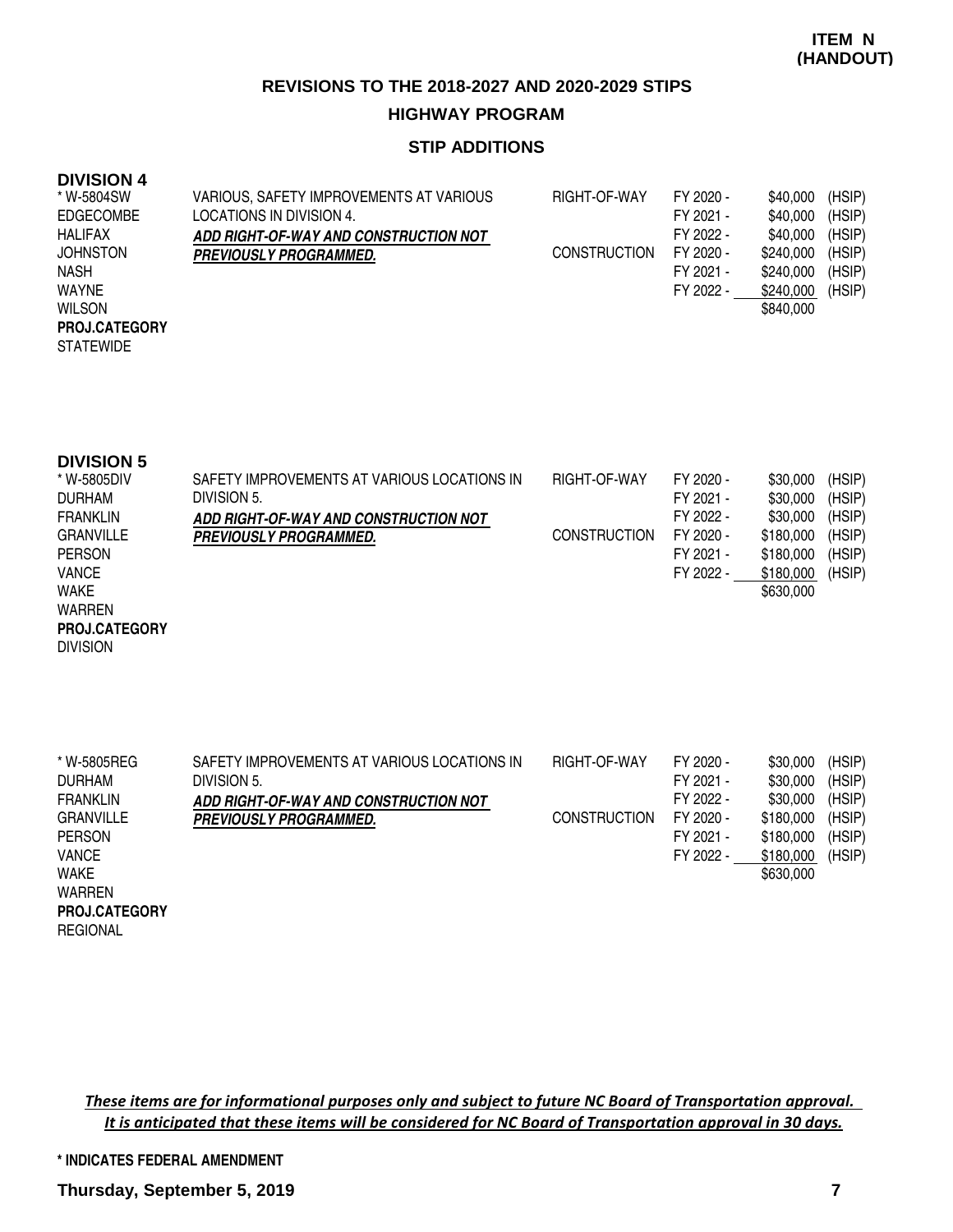### **STIP ADDITIONS**

## **DIVISION 5**

| * W-5805SW           | SAFETY IMPROVEMENTS AT VARIOUS LOCATIONS IN | RIGHT-OF-WAY        | FY 2020 - | \$30,000  | (HSIP) |
|----------------------|---------------------------------------------|---------------------|-----------|-----------|--------|
| <b>DURHAM</b>        | DIVISION 5.                                 |                     | FY 2021 - | \$30,000  | (HSIP) |
| <b>FRANKLIN</b>      | ADD RIGHT-OF-WAY AND CONSTRUCTION NOT       |                     | FY 2022 - | \$30,000  | (HSIP) |
| <b>GRANVILLE</b>     | <i><b>PREVIOUSLY PROGRAMMED.</b></i>        | <b>CONSTRUCTION</b> | FY 2020 - | \$180,000 | (HSIP) |
| <b>PERSON</b>        |                                             |                     | FY 2021 - | \$180,000 | (HSIP) |
| <b>VANCE</b>         |                                             |                     | FY 2022 - | \$180,000 | (HSIP) |
| <b>WAKE</b>          |                                             |                     |           | \$630,000 |        |
| <b>WARREN</b>        |                                             |                     |           |           |        |
| <b>PROJ.CATEGORY</b> |                                             |                     |           |           |        |
| <b>STATEWIDE</b>     |                                             |                     |           |           |        |

| <b>DIVISION 6</b>    |                                         |                     |           |           |        |
|----------------------|-----------------------------------------|---------------------|-----------|-----------|--------|
| * W-5806DIV          | VARIOUS, SAFETY IMPROVEMENTS AT VARIOUS | RIGHT-OF-WAY        | FY 2020 - | \$30,000  | (HSIP) |
| <b>BLADEN</b>        | LOCATIONS IN DIVISION 6.                |                     | FY 2021 - | \$30,000  | (HSIP) |
| <b>COLUMBUS</b>      | ADD RIGHT-OF-WAY AND CONSTRUCTION NOT   |                     | FY 2022 - | \$30,000  | (HSIP) |
| <b>CUMBERLAND</b>    | <b>PREVIOUSLY PROGRAMMED.</b>           | <b>CONSTRUCTION</b> | FY 2020 - | \$180,000 | (HSIP) |
| <b>HARNETT</b>       |                                         |                     | FY 2021 - | \$180,000 | (HSIP) |
| <b>ROBESON</b>       |                                         |                     | FY 2022 - | \$180,000 | (HSIP) |
| <b>PROJ.CATEGORY</b> |                                         |                     |           | \$630,000 |        |
| <b>DIVISION</b>      |                                         |                     |           |           |        |

| * W-5806REG          | VARIOUS, SAFETY IMPROVEMENTS AT VARIOUS | RIGHT-OF-WAY        | FY 2020 - | \$30,000  | (HSIP) |
|----------------------|-----------------------------------------|---------------------|-----------|-----------|--------|
| <b>BLADEN</b>        | LOCATIONS IN DIVISION 6.                |                     | FY 2021 - | \$30,000  | (HSIP) |
| <b>COLUMBUS</b>      | ADD RIGHT-OF-WAY AND CONSTRUCTION NOT   |                     | FY 2022 - | \$30,000  | (HSIP) |
| <b>CUMBERLAND</b>    | <b>PREVIOUSLY PROGRAMMED.</b>           | <b>CONSTRUCTION</b> | FY 2020 - | \$180.000 | (HSIP) |
| <b>HARNETT</b>       |                                         |                     | FY 2021 - | \$180,000 | (HSIP) |
| <b>ROBESON</b>       |                                         |                     | FY 2022 - | \$180,000 | (HSIP) |
| <b>PROJ.CATEGORY</b> |                                         |                     |           | \$630,000 |        |
| <b>REGIONAL</b>      |                                         |                     |           |           |        |

These items are for informational purposes only and subject to future NC Board of Transportation approval. It is anticipated that these items will be considered for NC Board of Transportation approval in 30 days.

#### **\* INDICATES FEDERAL AMENDMENT**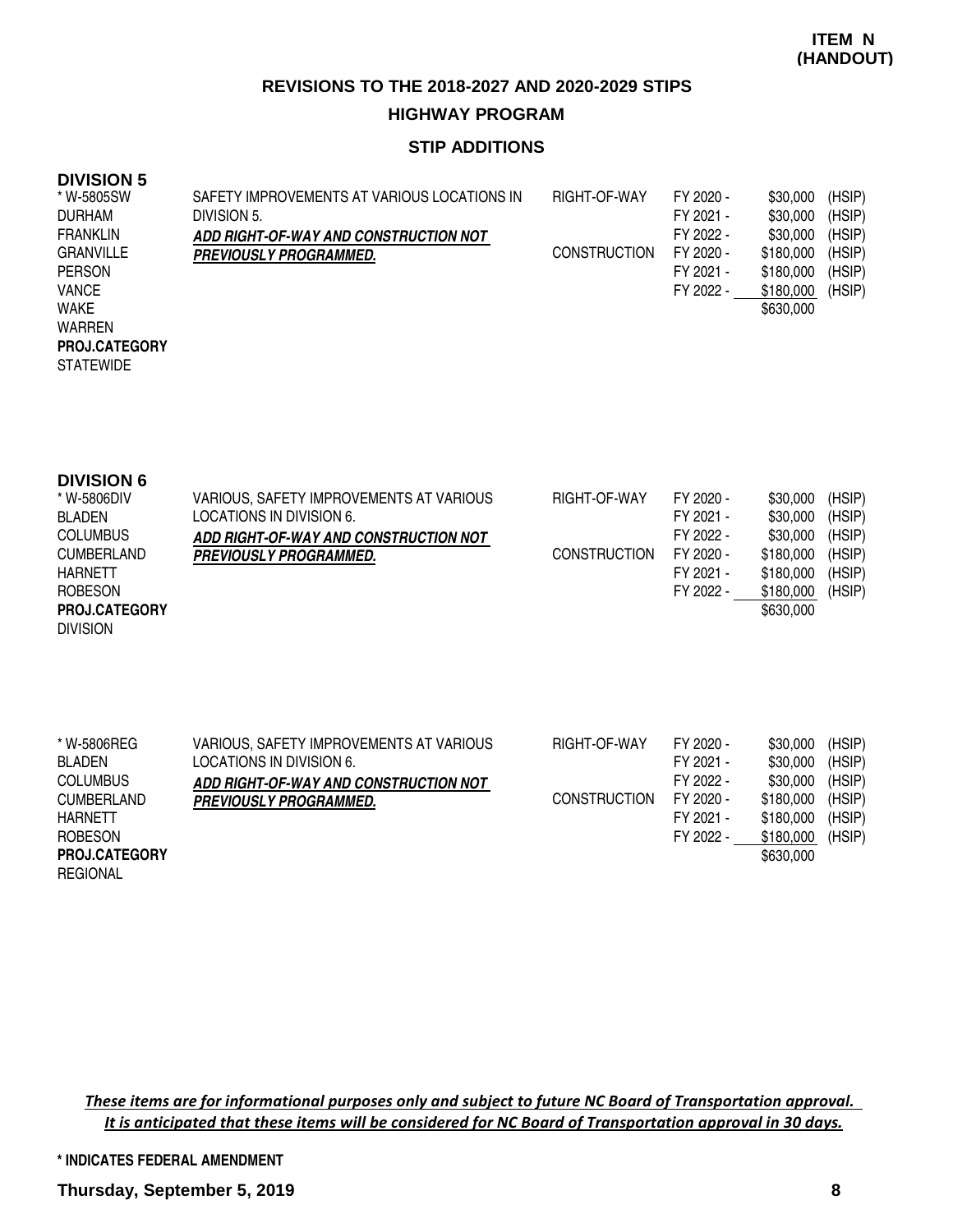### **STIP ADDITIONS**

#### **DIVISION 6**

| * W-5806SW           | VARIOUS, SAFETY IMPROVEMENTS AT VARIOUS | RIGHT-OF-WAY        | FY 2020 - | \$40,000  | (HSIP) |
|----------------------|-----------------------------------------|---------------------|-----------|-----------|--------|
| <b>BLADEN</b>        | LOCATIONS IN DIVISION 6.                |                     | FY 2021 - | \$40,000  | (HSIP) |
| <b>COLUMBUS</b>      | ADD RIGHT-OF-WAY AND CONSTRUCTION NOT   |                     | FY 2022 - | \$40,000  | (HSIP) |
| <b>CUMBERLAND</b>    | <b>PREVIOUSLY PROGRAMMED.</b>           | <b>CONSTRUCTION</b> | FY 2020 - | \$240,000 | (HSIP) |
| <b>HARNETT</b>       |                                         |                     | FY 2021 - | \$240.000 | (HSIP) |
| <b>ROBESON</b>       |                                         |                     | FY 2022 - | \$240,000 | (HSIP) |
| <b>PROJ.CATEGORY</b> |                                         |                     |           | \$840.000 |        |
| <b>STATEWIDE</b>     |                                         |                     |           |           |        |

| <b>DIVISION 7</b>    |                                             |                     |           |           |        |
|----------------------|---------------------------------------------|---------------------|-----------|-----------|--------|
| * W-5807DIV          | SAFETY IMPROVEMENTS AT VARIOUS LOCATIONS IN | RIGHT-OF-WAY        | FY 2020 - | \$30,000  | (HSIP) |
| ALAMANCE             | DIVISION 7.                                 |                     | FY 2021 - | \$30,000  | (HSIP) |
| <b>CASWELL</b>       | ADD RIGHT-OF-WAY AND CONSTRUCTION NOT       |                     | FY 2022 - | \$30,000  | (HSIP) |
| <b>GUILFORD</b>      | <b>PREVIOUSLY PROGRAMMED.</b>               | <b>CONSTRUCTION</b> | FY 2020 - | \$180,000 | (HSIP) |
| ORANGE               |                                             |                     | FY 2021 - | \$180,000 | (HSIP) |
| ROCKINGHAM           |                                             |                     | FY 2022 - | \$180,000 | (HSIP) |
| <b>PROJ.CATEGORY</b> |                                             |                     |           | \$630,000 |        |
| <b>DIVISION</b>      |                                             |                     |           |           |        |

| * W-5807REG<br><b>ALAMANCE</b> | SAFETY IMPROVEMENTS AT VARIOUS LOCATIONS IN<br>DIVISION 7. | RIGHT-OF-WAY        | FY 2020 -<br>FY 2021 - | \$30,000<br>\$30,000 | (HSIP)<br>(HSIP) |
|--------------------------------|------------------------------------------------------------|---------------------|------------------------|----------------------|------------------|
| <b>CASWELL</b>                 |                                                            |                     | FY 2022 -              | \$30,000             | (HSIP)           |
|                                | ADD RIGHT-OF-WAY AND CONSTRUCTION NOT                      |                     |                        |                      |                  |
| <b>GUILFORD</b>                | <b>PREVIOUSLY PROGRAMMED.</b>                              | <b>CONSTRUCTION</b> | FY 2020 -              | \$180,000            | (HSIP)           |
| <b>ORANGE</b>                  |                                                            |                     | FY 2021 -              | \$180,000            | (HSIP)           |
| <b>ROCKINGHAM</b>              |                                                            |                     | FY 2022 -              | \$180,000            | (HSIP)           |
| PROJ.CATEGORY                  |                                                            |                     |                        | \$630,000            |                  |
| <b>REGIONAL</b>                |                                                            |                     |                        |                      |                  |

These items are for informational purposes only and subject to future NC Board of Transportation approval. It is anticipated that these items will be considered for NC Board of Transportation approval in 30 days.

**\* INDICATES FEDERAL AMENDMENT**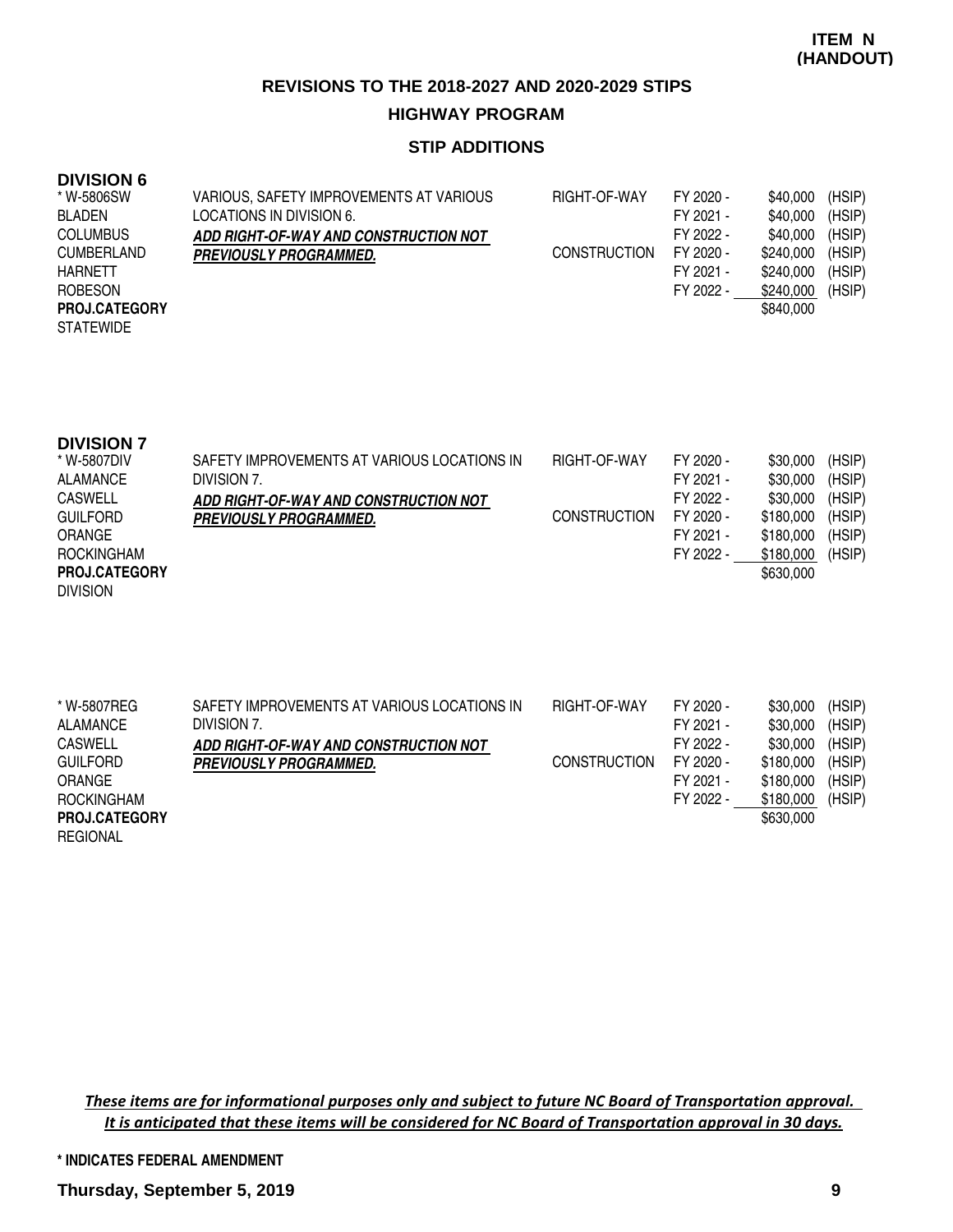### **STIP ADDITIONS**

### **DIVISION 7**

| * W-5807SW           | SAFETY IMPROVEMENTS AT VARIOUS LOCATIONS IN | RIGHT-OF-WAY        | FY 2020 - | \$30,000  | (HSIP) |
|----------------------|---------------------------------------------|---------------------|-----------|-----------|--------|
| ALAMANCE             | DIVISION 7.                                 |                     | FY 2021 - | \$30,000  | (HSIP) |
| <b>CASWELL</b>       | ADD RIGHT-OF-WAY AND CONSTRUCTION NOT       |                     | FY 2022 - | \$30,000  | (HSIP) |
| <b>GUILFORD</b>      | <i><b>PREVIOUSLY PROGRAMMED.</b></i>        | <b>CONSTRUCTION</b> | FY 2020 - | \$180,000 | (HSIP) |
| <b>ORANGE</b>        |                                             |                     | FY 2021 - | \$180.000 | (HSIP) |
| ROCKINGHAM           |                                             |                     | FY 2022 - | \$180,000 | (HSIP) |
| <b>PROJ.CATEGORY</b> |                                             |                     |           | \$630,000 |        |
| <b>STATEWIDE</b>     |                                             |                     |           |           |        |

| <b>DIVISION 8</b> |  |
|-------------------|--|
|-------------------|--|

| * W-5808DIV       | SAFETY IMPROVEMENTS AT VARIOUS LOCATIONS IN | RIGHT-OF-WAY        | FY 2020 - | \$30,000  | (HSIP) |
|-------------------|---------------------------------------------|---------------------|-----------|-----------|--------|
| CHATHAM           | DIVISION 8.                                 |                     | FY 2021 - | \$30,000  | (HSIP) |
| <b>HOKE</b>       | ADD RIGHT-OF-WAY AND CONSTRUCTION NOT       |                     | FY 2022 - | \$30,000  | (HSIP) |
| LEE               | <b>PREVIOUSLY PROGRAMMED.</b>               | <b>CONSTRUCTION</b> | FY 2020 - | \$180,000 | (HSIP) |
| <b>MONTGOMERY</b> |                                             |                     | FY 2021 - | \$180,000 | (HSIP) |
| <b>MOORE</b>      |                                             |                     | FY 2022 - | \$180,000 | (HSIP) |
| RANDOLPH          |                                             |                     |           | \$630,000 |        |
| <b>RICHMOND</b>   |                                             |                     |           |           |        |

**SCOTLAND PROJ.CATEGORY**

DIVISION

**REGIONAL** 

| * W-5808REG          | SAFETY IMPROVEMENTS AT VARIOUS LOCATIONS IN | RIGHT-OF-WAY        | FY 2020 - | \$30,000  | (HSIP) |
|----------------------|---------------------------------------------|---------------------|-----------|-----------|--------|
| <b>CHATHAM</b>       | DIVISION 8.                                 |                     | FY 2021 - | \$30,000  | (HSIP) |
| <b>HOKE</b>          | ADD RIGHT-OF-WAY AND CONSTRUCTION NOT       |                     | FY 2022 - | \$30,000  | (HSIP) |
| LEE.                 | <b>PREVIOUSLY PROGRAMMED.</b>               | <b>CONSTRUCTION</b> | FY 2020 - | \$180,000 | (HSIP) |
| <b>MONTGOMERY</b>    |                                             |                     | FY 2021 - | \$180,000 | (HSIP) |
| <b>MOORE</b>         |                                             |                     | FY 2022 - | \$180,000 | (HSIP) |
| RANDOLPH             |                                             |                     |           | \$630,000 |        |
| <b>RICHMOND</b>      |                                             |                     |           |           |        |
| <b>SCOTLAND</b>      |                                             |                     |           |           |        |
| <b>PROJ.CATEGORY</b> |                                             |                     |           |           |        |

These items are for informational purposes only and subject to future NC Board of Transportation approval. It is anticipated that these items will be considered for NC Board of Transportation approval in 30 days.

#### **\* INDICATES FEDERAL AMENDMENT**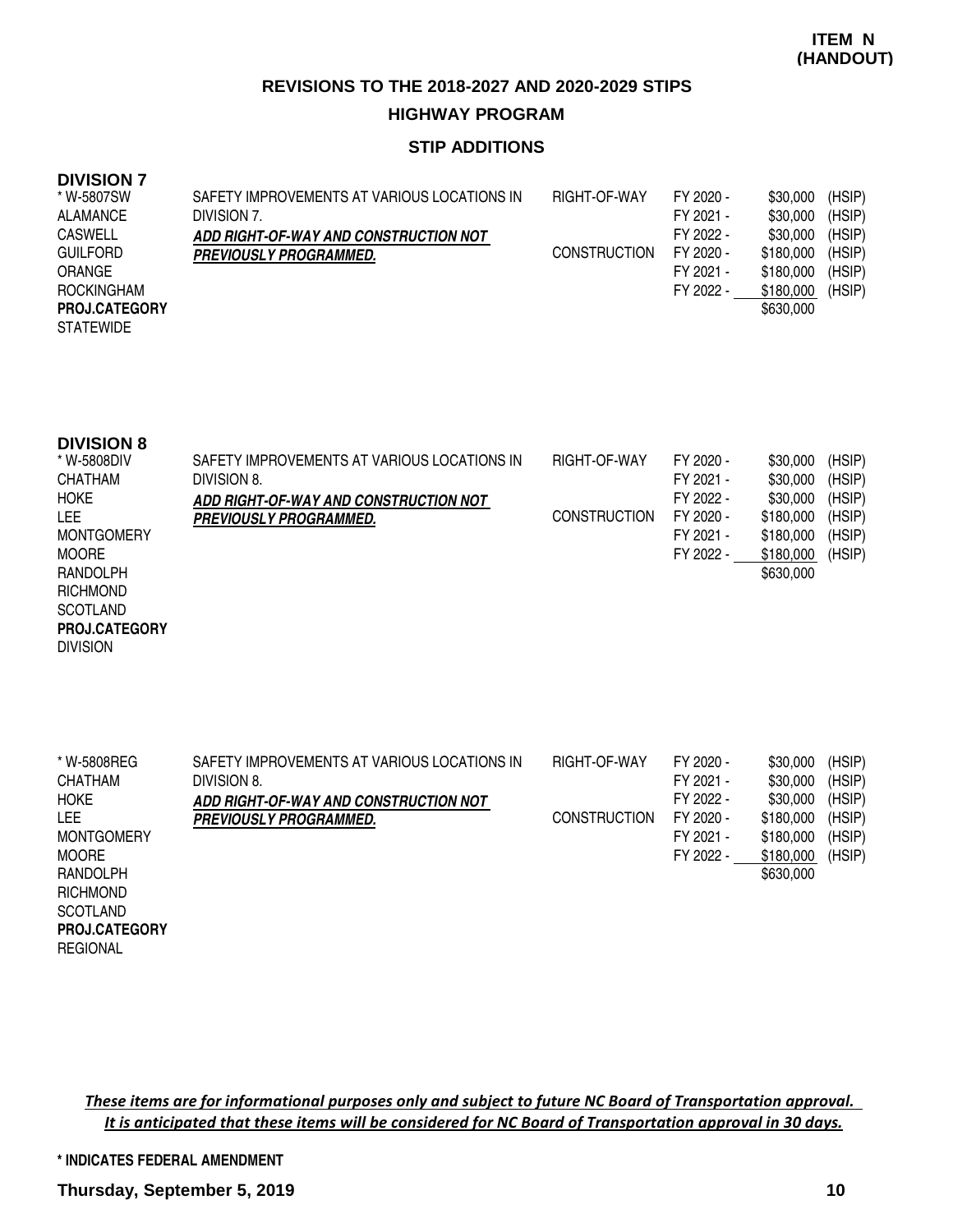### **STIP ADDITIONS**

## **DIVISION 8**

| * W-5808SW           | SAFETY IMPROVEMENTS AT VARIOUS LOCATIONS IN | RIGHT-OF-WAY        | FY 2020 - | \$30,000  | (HSIP) |
|----------------------|---------------------------------------------|---------------------|-----------|-----------|--------|
| <b>CHATHAM</b>       | DIVISION 8.                                 |                     | FY 2021 - | \$30,000  | (HSIP) |
| <b>HOKE</b>          | ADD RIGHT-OF-WAY AND CONSTRUCTION NOT       |                     | FY 2022 - | \$30,000  | (HSIP) |
| LEE.                 | <i><b>PREVIOUSLY PROGRAMMED.</b></i>        | <b>CONSTRUCTION</b> | FY 2020 - | \$180,000 | (HSIP) |
| <b>MONTGOMERY</b>    |                                             |                     | FY 2021 - | \$180,000 | (HSIP) |
| <b>MOORE</b>         |                                             |                     | FY 2022 - | \$180,000 | (HSIP) |
| RANDOLPH             |                                             |                     |           | \$630,000 |        |
| <b>RICHMOND</b>      |                                             |                     |           |           |        |
| <b>SCOTLAND</b>      |                                             |                     |           |           |        |
| <b>PROJ.CATEGORY</b> |                                             |                     |           |           |        |
| <b>STATEWIDE</b>     |                                             |                     |           |           |        |

| <b>DIVISION 9</b>    |                                             |                     |           |           |        |
|----------------------|---------------------------------------------|---------------------|-----------|-----------|--------|
| * W-5809DIV          | SAFETY IMPROVEMENTS AT VARIOUS LOCATIONS IN | RIGHT-OF-WAY        | FY 2020 - | \$30,000  | (HSIP) |
| <b>DAVIDSON</b>      | DIVISION 9.                                 |                     | FY 2021 - | \$30,000  | (HSIP) |
| <b>DAVIE</b>         | ADD RIGHT-OF-WAY AND CONSTRUCTION NOT       |                     | FY 2022 - | \$30,000  | (HSIP) |
| <b>FORSYTH</b>       | <b>PREVIOUSLY PROGRAMMED.</b>               | <b>CONSTRUCTION</b> | FY 2020 - | \$180,000 | (HSIP) |
| ROWAN                |                                             |                     | FY 2021 - | \$180,000 | (HSIP) |
| <b>STOKES</b>        |                                             |                     | FY 2022 - | \$180,000 | (HSIP) |
| <b>PROJ.CATEGORY</b> |                                             |                     |           | \$630,000 |        |
| <b>DIVISION</b>      |                                             |                     |           |           |        |

| * W-5809REG          | SAFETY IMPROVEMENTS AT VARIOUS LOCATIONS IN | RIGHT-OF-WAY        | FY 2020 - | \$30,000  | (HSIP) |
|----------------------|---------------------------------------------|---------------------|-----------|-----------|--------|
| <b>DAVIDSON</b>      | DIVISION 9.                                 |                     | FY 2021 - | \$30,000  | (HSIP) |
| <b>DAVIE</b>         | ADD RIGHT-OF-WAY AND CONSTRUCTION NOT       |                     | FY 2022 - | \$30,000  | (HSIP) |
| <b>FORSYTH</b>       | <b>PREVIOUSLY PROGRAMMED.</b>               | <b>CONSTRUCTION</b> | FY 2020 - | \$180.000 | (HSIP) |
| <b>ROWAN</b>         |                                             |                     | FY 2021 - | \$180,000 | (HSIP) |
| <b>STOKES</b>        |                                             |                     | FY 2022 - | \$180,000 | (HSIP) |
| <b>PROJ.CATEGORY</b> |                                             |                     |           | \$630,000 |        |
| <b>REGIONAL</b>      |                                             |                     |           |           |        |

These items are for informational purposes only and subject to future NC Board of Transportation approval. It is anticipated that these items will be considered for NC Board of Transportation approval in 30 days.

#### **\* INDICATES FEDERAL AMENDMENT**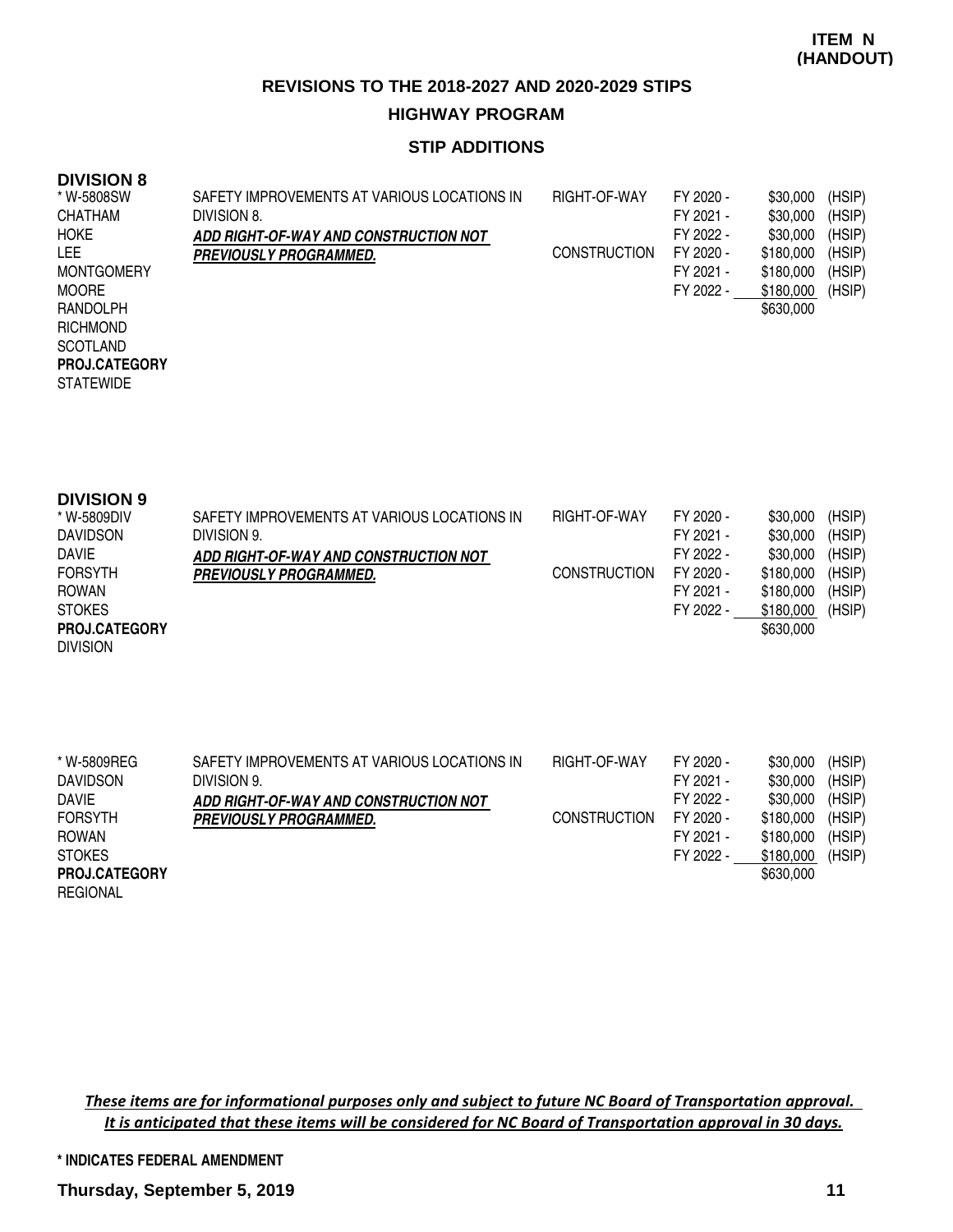### **STIP ADDITIONS**

## **DIVISION 9**

| * W-5809SW           | SAFETY IMPROVEMENTS AT VARIOUS LOCATIONS IN | RIGHT-OF-WAY        | FY 2020 - | \$30,000  | (HSIP) |
|----------------------|---------------------------------------------|---------------------|-----------|-----------|--------|
| <b>DAVIDSON</b>      | DIVISION 9.                                 |                     | FY 2021 - | \$30,000  | (HSIP) |
| <b>DAVIE</b>         | ADD RIGHT-OF-WAY AND CONSTRUCTION NOT       |                     | FY 2022 - | \$30,000  | (HSIP) |
| <b>FORSYTH</b>       | <i><b>PREVIOUSLY PROGRAMMED.</b></i>        | <b>CONSTRUCTION</b> | FY 2020 - | \$180,000 | (HSIP) |
| ROWAN                |                                             |                     | FY 2021 - | \$180.000 | (HSIP) |
| <b>STOKES</b>        |                                             |                     | FY 2022 - | \$180,000 | (HSIP) |
| <b>PROJ.CATEGORY</b> |                                             |                     |           | \$630,000 |        |
| <b>STATEWIDE</b>     |                                             |                     |           |           |        |

| <b>DIVISION 10</b>   |                                             |                     |           |           |        |
|----------------------|---------------------------------------------|---------------------|-----------|-----------|--------|
| * W-5810DIV          | SAFETY IMPROVEMENTS AT VARIOUS LOCATIONS IN | RIGHT-OF-WAY        | FY 2020 - | \$30,000  | (HSIP) |
| ANSON                | DIVISION 10.                                |                     | FY 2021 - | \$30,000  | (HSIP) |
| <b>CABARRUS</b>      | ADD RIGHT-OF-WAY AND CONSTRUCTION NOT       |                     | FY 2022 - | \$30,000  | (HSIP) |
| <b>MECKLENBURG</b>   | <b>PREVIOUSLY PROGRAMMED.</b>               | <b>CONSTRUCTION</b> | FY 2020 - | \$180,000 | (HSIP) |
| <b>STANLY</b>        |                                             |                     | FY 2021 - | \$180,000 | (HSIP) |
| <b>UNION</b>         |                                             |                     | FY 2022 - | \$180,000 | (HSIP) |
| <b>PROJ.CATEGORY</b> |                                             |                     |           | \$630,000 |        |
| <b>DIVISION</b>      |                                             |                     |           |           |        |

| * W-5810REG<br><b>ANSON</b> | SAFETY IMPROVEMENTS AT VARIOUS LOCATIONS IN<br>DIVISION 10. | RIGHT-OF-WAY        | FY 2020 -<br>FY 2021 - | \$30,000<br>\$30,000 | (HSIP)<br>(HSIP) |
|-----------------------------|-------------------------------------------------------------|---------------------|------------------------|----------------------|------------------|
| <b>CABARRUS</b>             | ADD RIGHT-OF-WAY AND CONSTRUCTION NOT                       |                     | FY 2022 -              | \$30,000             | (HSIP)           |
| <b>MECKLENBURG</b>          | <b>PREVIOUSLY PROGRAMMED.</b>                               | <b>CONSTRUCTION</b> | FY 2020 -              | \$180,000            | (HSIP)           |
| <b>STANLY</b>               |                                                             |                     | FY 2021 -              | \$180,000            | (HSIP)           |
| <b>UNION</b>                |                                                             |                     | FY 2022 -              | \$180,000            | (HSIP)           |
| PROJ.CATEGORY               |                                                             |                     |                        | \$630,000            |                  |
| <b>REGIONAL</b>             |                                                             |                     |                        |                      |                  |

These items are for informational purposes only and subject to future NC Board of Transportation approval. It is anticipated that these items will be considered for NC Board of Transportation approval in 30 days.

#### **\* INDICATES FEDERAL AMENDMENT**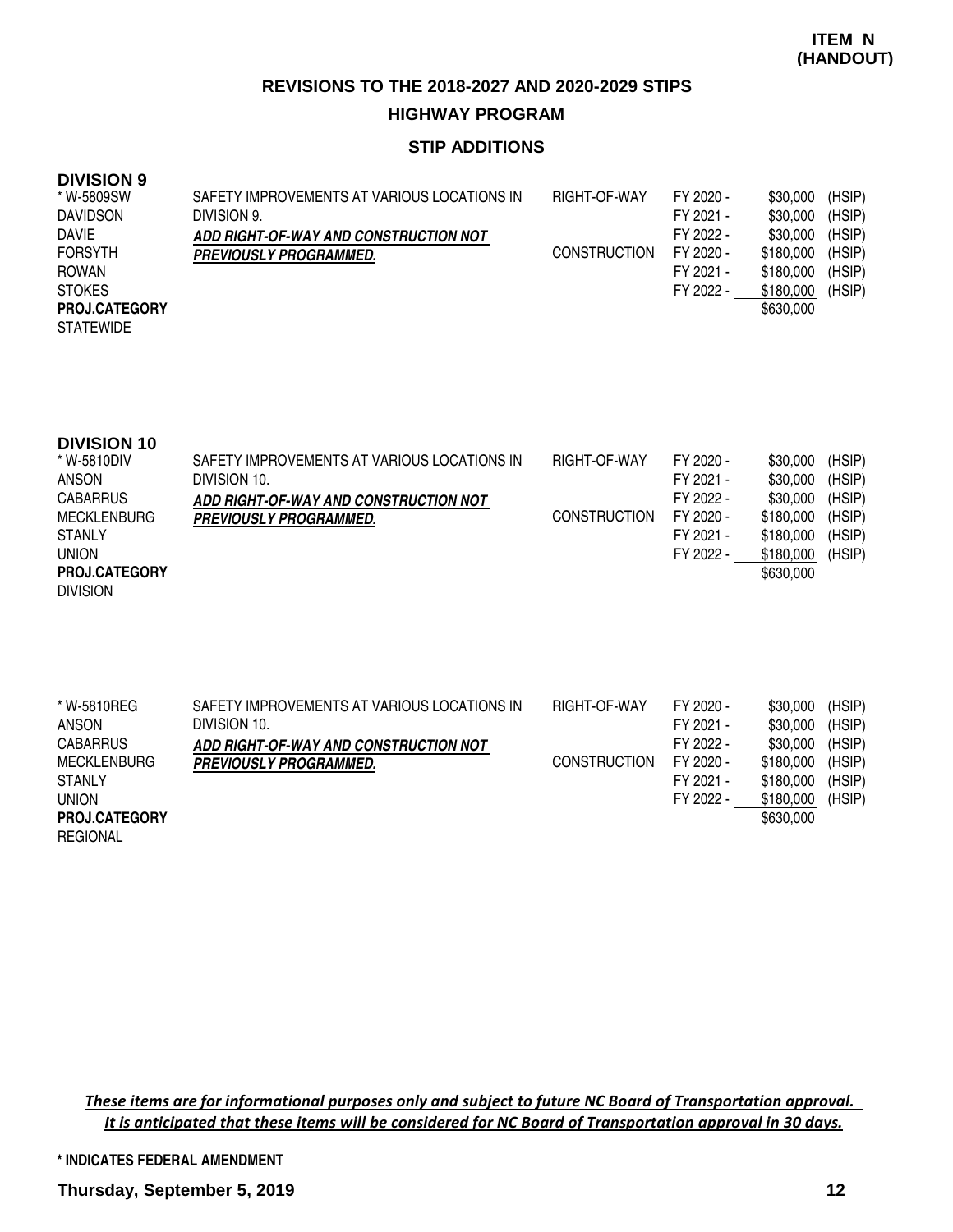### **STIP ADDITIONS**

#### **DIVISION 10**

| * W-5810SW           | SAFETY IMPROVEMENTS AT VARIOUS LOCATIONS IN | RIGHT-OF-WAY        | FY 2020 - | \$40,000  | (HSIP) |
|----------------------|---------------------------------------------|---------------------|-----------|-----------|--------|
| ANSON                | DIVISION 10.                                |                     | FY 2021 - | \$40,000  | (HSIP) |
| <b>CABARRUS</b>      | ADD RIGHT-OF-WAY AND CONSTRUCTION NOT       |                     | FY 2022 - | \$40,000  | (HSIP) |
| <b>MECKLENBURG</b>   | <b>PREVIOUSLY PROGRAMMED.</b>               | <b>CONSTRUCTION</b> | FY 2020 - | \$240,000 | (HSIP) |
| <b>STANLY</b>        |                                             |                     | FY 2021 - | \$240.000 | (HSIP) |
| <b>UNION</b>         |                                             |                     | FY 2022 - | \$240,000 | (HSIP) |
| <b>PROJ.CATEGORY</b> |                                             |                     |           | \$840,000 |        |
| <b>STATEWIDE</b>     |                                             |                     |           |           |        |

| <b>DIVISION 11</b> |                                             |                     |           |           |        |
|--------------------|---------------------------------------------|---------------------|-----------|-----------|--------|
| * W-5811DIV        | SAFETY IMPROVEMENTS AT VARIOUS LOCATIONS IN | RIGHT-OF-WAY        | FY 2020 - | \$30,000  | (HSIP) |
| ALLEGHANY          | DIVISION 11.                                |                     | FY 2021 - | \$30,000  | (HSIP) |
| <b>ASHE</b>        | ADD RIGHT-OF-WAY AND CONSTRUCTION NOT       |                     | FY 2022 - | \$30,000  | (HSIP) |
| <b>AVERY</b>       | <b>PREVIOUSLY PROGRAMMED.</b>               | <b>CONSTRUCTION</b> | FY 2020 - | \$180,000 | (HSIP) |
| CALDWELL           |                                             |                     | FY 2021 - | \$180,000 | (HSIP) |
| <b>SURRY</b>       |                                             |                     | FY 2022 - | \$180,000 | (HSIP) |
| WATAUGA            |                                             |                     |           | \$630,000 |        |
| <b>WILKES</b>      |                                             |                     |           |           |        |

#### YADKIN **PROJ.CATEGORY**

DIVISION

| * W-5811REG          | SAFETY IMPROVEMENTS AT VARIOUS LOCATIONS IN | RIGHT-OF-WAY        | FY 2020 - | \$30,000  | (HSIP) |
|----------------------|---------------------------------------------|---------------------|-----------|-----------|--------|
| ALLEGHANY            | DIVISION 11.                                |                     | FY 2021 - | \$30,000  | (HSIP) |
| <b>ASHE</b>          | ADD RIGHT-OF-WAY AND CONSTRUCTION NOT       |                     | FY 2022 - | \$30,000  | (HSIP) |
| AVERY                | <i><b>PREVIOUSLY PROGRAMMED.</b></i>        | <b>CONSTRUCTION</b> | FY 2020 - | \$180,000 | (HSIP) |
| <b>CALDWELL</b>      |                                             |                     | FY 2021 - | \$180,000 | (HSIP) |
| <b>SURRY</b>         |                                             |                     | FY 2022 - | \$180,000 | (HSIP) |
| WATAUGA              |                                             |                     |           | \$630,000 |        |
| <b>WILKES</b>        |                                             |                     |           |           |        |
| <b>YADKIN</b>        |                                             |                     |           |           |        |
| <b>PROJ.CATEGORY</b> |                                             |                     |           |           |        |
| <b>REGIONAL</b>      |                                             |                     |           |           |        |

These items are for informational purposes only and subject to future NC Board of Transportation approval. It is anticipated that these items will be considered for NC Board of Transportation approval in 30 days.

#### **\* INDICATES FEDERAL AMENDMENT**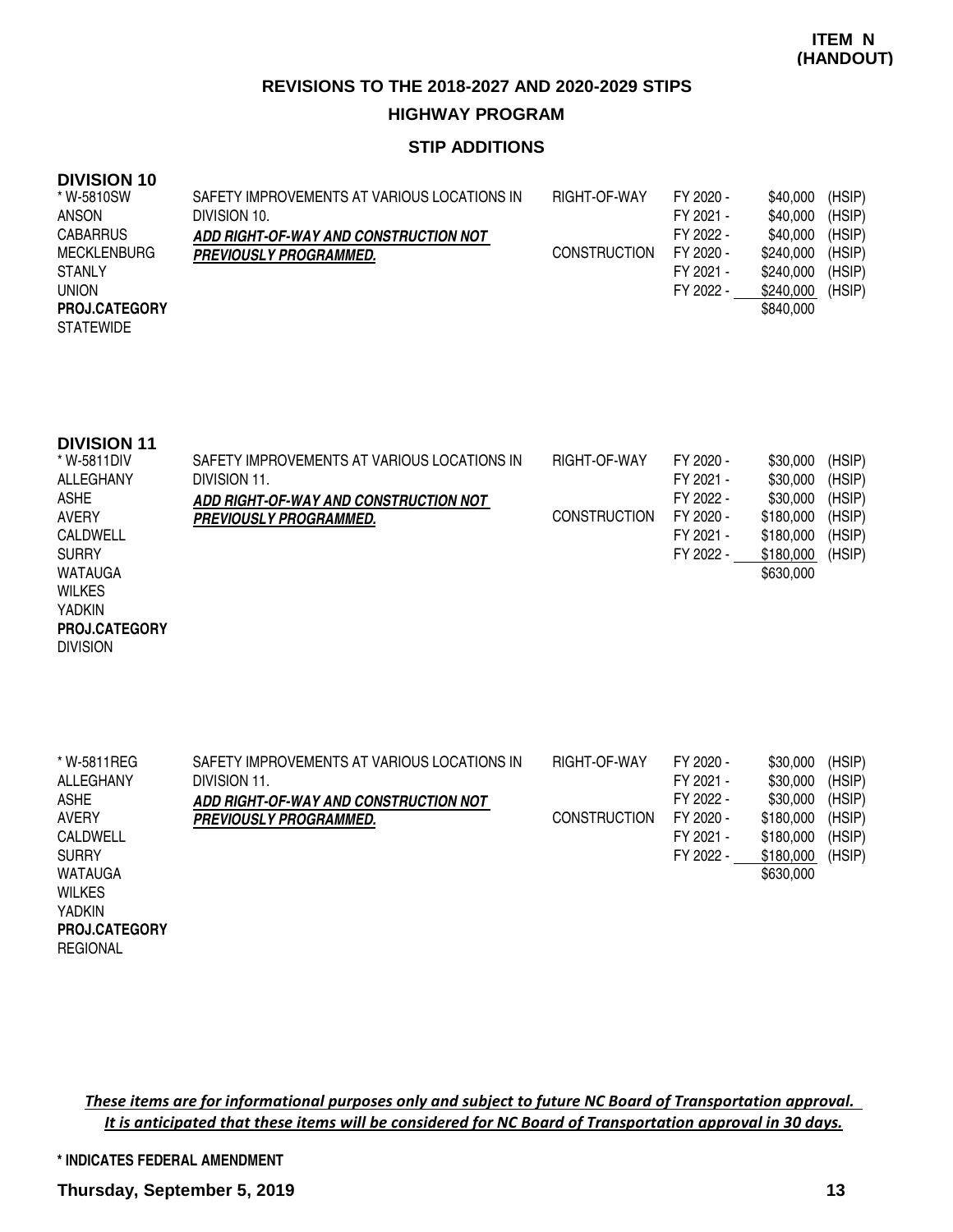### **STIP ADDITIONS**

### **DIVISION 11**

| * W-5811SW           | SAFETY IMPROVEMENTS AT VARIOUS LOCATIONS IN | RIGHT-OF-WAY        | FY 2020 - | \$40,000  | (HSIP) |
|----------------------|---------------------------------------------|---------------------|-----------|-----------|--------|
| ALLEGHANY            | DIVISION 11.                                |                     | FY 2021 - | \$40,000  | (HSIP) |
| <b>ASHE</b>          | ADD RIGHT-OF-WAY AND CONSTRUCTION NOT       |                     | FY 2022 - | \$40,000  | (HSIP) |
| <b>AVERY</b>         | <i><b>PREVIOUSLY PROGRAMMED.</b></i>        | <b>CONSTRUCTION</b> | FY 2020 - | \$240,000 | (HSIP) |
| CALDWELL             |                                             |                     | FY 2021 - | \$240,000 | (HSIP) |
| <b>SURRY</b>         |                                             |                     | FY 2022 - | \$240,000 | (HSIP) |
| <b>WATAUGA</b>       |                                             |                     |           | \$840,000 |        |
| <b>WILKES</b>        |                                             |                     |           |           |        |
| <b>YADKIN</b>        |                                             |                     |           |           |        |
| <b>PROJ.CATEGORY</b> |                                             |                     |           |           |        |
| <b>STATEWIDE</b>     |                                             |                     |           |           |        |

| <b>DIVISION 12</b>   |                                                 |                     |           |              |        |
|----------------------|-------------------------------------------------|---------------------|-----------|--------------|--------|
| * EB-6038            | HICKORY - 9TH STREET NW & 11TH STREET NW MULTI- | <b>ENGINEERING</b>  | FY 2020 - | \$2,770,000  | (O)    |
| CATAWBA              | USE TRAIL & US 321 MULTI-USE, CONSTRUCT MULTI-  |                     | FY 2020 - | \$758,000    | (L)    |
| PROJ.CATEGORY        | USE TRAIL FROM OLD LENOIR ROAD MULTI-USE TO     | RIGHT-OF-WAY        | FY 2020 - | \$1,710,000  | (O)    |
| <b>EXEMPT</b>        | HICKORY REGIONAL AIRPORT ALONG CLEMENT          |                     | FY 2020 - | \$467,000    | (L)    |
|                      | BOULEVARD, 13TH AVENUE DRIVE NW, AND 19TH       | <b>CONSTRUCTION</b> | FY 2020 - | \$631,000    | (O)    |
|                      | STREET LANE NW (INCLUDES CONSTRUCTION OF        |                     | FY 2020 - | \$158,000    | (L)    |
|                      | BIKE/PED BRIDGE OVER US 321), AND CONSTRUCT     |                     | FY 2021 - | \$3,994,000  | (O)    |
|                      | MULTI-USE TRAIL FROM 9TH STREET NW ALONG MAIN   |                     | FY 2021 - | \$999,000    | (L)    |
|                      | AVENUE NW TO 11TH STREET NW AND ALONG 11TH      |                     | FY 2022 - | \$3,994,000  | (O)    |
|                      | STREET NW TO OLD LENOIR ROAD.                   |                     | FY 2022 - | \$999,000    | (L)    |
|                      | PROJECT ADDED AT REQUEST OF MPO. FEDERAL        |                     | FY 2023 - | \$3,994,000  | (O)    |
|                      | <b>BUILD GRANT PROJECT.</b>                     |                     | FY 2023 - | \$999,000    | (L)    |
|                      |                                                 |                     |           | \$21,473,000 |        |
|                      |                                                 |                     |           |              |        |
| * W-5812DIV          | SAFETY IMPROVEMENTS AT VARIOUS LOCATIONS IN     | RIGHT-OF-WAY        | FY 2020 - | \$30,000     | (HSIP) |
| ALEXANDER            | DIVISION 12.                                    |                     | FY 2021 - | \$30,000     | (HSIP) |
| <b>CATAWBA</b>       | ADD RIGHT-OF-WAY AND CONSTRUCTION NOT           |                     | FY 2022 - | \$30,000     | (HSIP) |
| <b>CLEVELAND</b>     | <b>PREVIOUSLY PROGRAMMED.</b>                   | <b>CONSTRUCTION</b> | FY 2020 - | \$180,000    | (HSIP) |
| <b>GASTON</b>        |                                                 |                     | FY 2021 - | \$180,000    | (HSIP) |
| <b>IREDELL</b>       |                                                 |                     | FY 2022 - | \$180,000    | (HSIP) |
| <b>LINCOLN</b>       |                                                 |                     |           | \$630,000    |        |
| <b>PROJ.CATEGORY</b> |                                                 |                     |           |              |        |
| <b>DIVISION</b>      |                                                 |                     |           |              |        |

These items are for informational purposes only and subject to future NC Board of Transportation approval. It is anticipated that these items will be considered for NC Board of Transportation approval in 30 days.

#### **\* INDICATES FEDERAL AMENDMENT**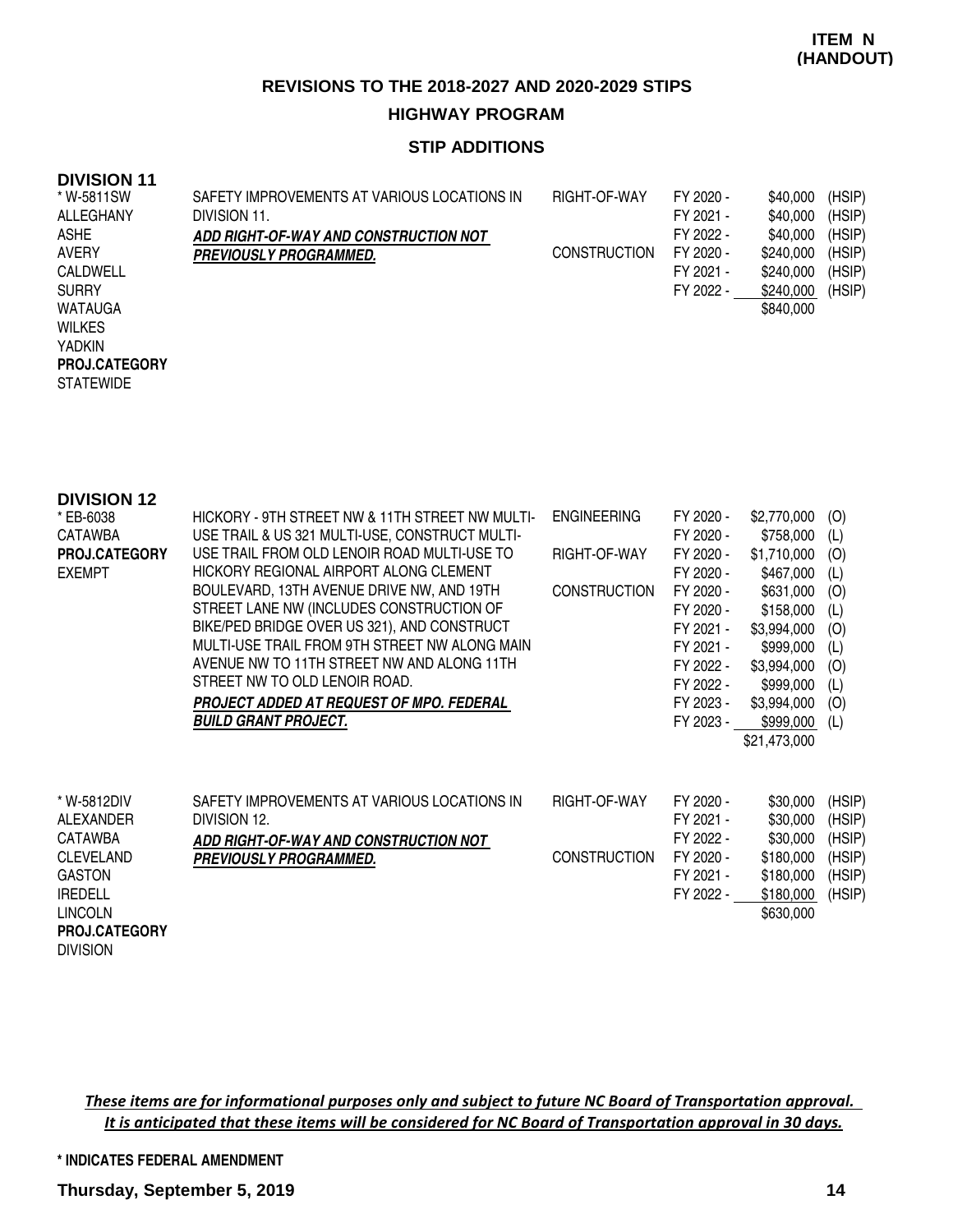#### **STIP ADDITIONS**

### **DIVISION 12**

| * W-5812REG          | SAFETY IMPROVEMENTS AT VARIOUS LOCATIONS IN | RIGHT-OF-WAY        | FY 2020 - | \$30,000  | (HSIP) |
|----------------------|---------------------------------------------|---------------------|-----------|-----------|--------|
| ALEXANDER            | DIVISION 12.                                |                     | FY 2021 - | \$30,000  | (HSIP) |
| CATAWBA              | ADD RIGHT-OF-WAY AND CONSTRUCTION NOT       |                     | FY 2022 - | \$30,000  | (HSIP) |
| <b>CLEVELAND</b>     | <b>PREVIOUSLY PROGRAMMED.</b>               | <b>CONSTRUCTION</b> | FY 2020 - | \$180,000 | (HSIP) |
| GASTON               |                                             |                     | FY 2021 - | \$180,000 | (HSIP) |
| <b>IREDELL</b>       |                                             |                     | FY 2022 - | \$180,000 | (HSIP) |
| <b>LINCOLN</b>       |                                             |                     |           | \$630,000 |        |
| <b>PROJ.CATEGORY</b> |                                             |                     |           |           |        |
| REGIONAL             |                                             |                     |           |           |        |
|                      |                                             |                     |           |           |        |

| * W-5812SW           | SAFETY IMPROVEMENTS AT VARIOUS LOCATIONS IN | <b>RIGHT-OF-WAY</b> | FY 2020 - | \$40,000  | (HSIP) |
|----------------------|---------------------------------------------|---------------------|-----------|-----------|--------|
| ALEXANDER            | DIVISION 12.                                |                     | FY 2021 - | \$40,000  | (HSIP) |
| CATAWBA              | ADD RIGHT-OF-WAY AND CONSTRUCTION NOT       |                     | FY 2022 - | \$40,000  | (HSIP) |
| <b>CLEVELAND</b>     | <i><b>PREVIOUSLY PROGRAMMED.</b></i>        | <b>CONSTRUCTION</b> | FY 2020 - | \$240,000 | (HSIP) |
| <b>GASTON</b>        |                                             |                     | FY 2021 - | \$240,000 | (HSIP) |
| <b>IREDELL</b>       |                                             |                     | FY 2022 - | \$240,000 | (HSIP) |
| <b>LINCOLN</b>       |                                             |                     |           | \$840,000 |        |
| <b>PROJ.CATEGORY</b> |                                             |                     |           |           |        |

**STATEWIDE** 

| <b>DIVISION 13</b>   |                                             |                     |           |           |        |
|----------------------|---------------------------------------------|---------------------|-----------|-----------|--------|
| * W-5813DIV          | SAFETY IMPROVEMENTS AT VARIOUS LOCATIONS IN | RIGHT-OF-WAY        | FY 2020 - | \$30,000  | (HSIP) |
| <b>BUNCOMBE</b>      | DIVISION 13                                 |                     | FY 2021 - | \$30,000  | (HSIP) |
| <b>BURKE</b>         |                                             |                     | FY 2022 - | \$30,000  | (HSIP) |
| <b>MADISON</b>       | ADD RIGHT-OF-WAY AND CONSTRUCTION NOT       | <b>CONSTRUCTION</b> | FY 2020 - | \$180,000 | (HSIP) |
| McDOWELL             | <b>PREVIOUSLY PROGRAMMED.</b>               |                     | FY 2021 - | \$180,000 | (HSIP) |
| <b>MITCHELL</b>      |                                             |                     | FY 2022 - | \$180,000 | (HSIP) |
| <b>RUTHERFORD</b>    |                                             |                     |           | \$630,000 |        |
| <b>YANCEY</b>        |                                             |                     |           |           |        |
| <b>PROJ.CATEGORY</b> |                                             |                     |           |           |        |
| <b>DIVISION</b>      |                                             |                     |           |           |        |

These items are for informational purposes only and subject to future NC Board of Transportation approval. It is anticipated that these items will be considered for NC Board of Transportation approval in 30 days.

#### **\* INDICATES FEDERAL AMENDMENT**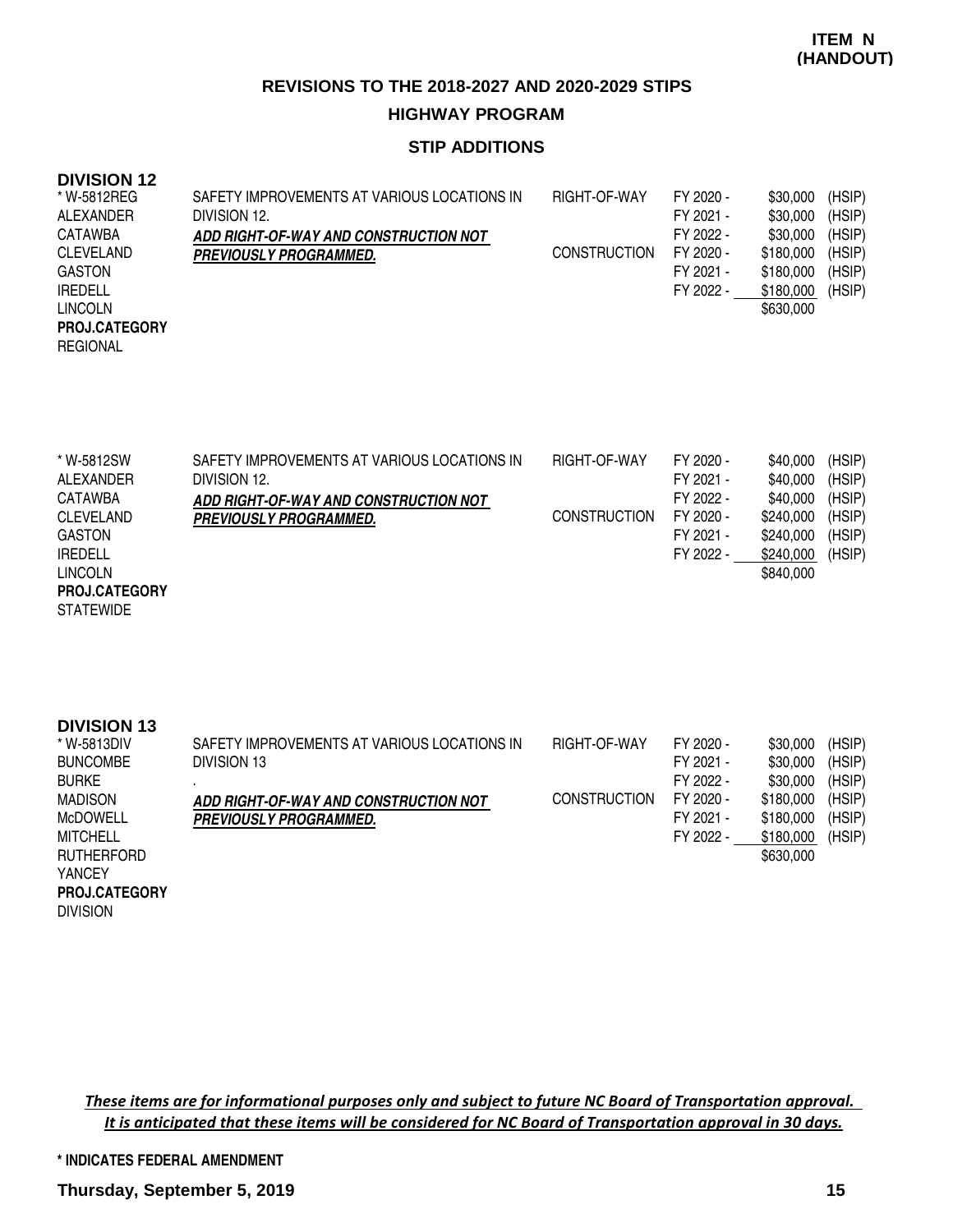## **STIP ADDITIONS**

## **DIVISION 13**

| * W-5813REG          | SAFETY IMPROVEMENTS AT VARIOUS LOCATIONS IN | RIGHT-OF-WAY        | FY 2020 - | \$30,000  | (HSIP) |
|----------------------|---------------------------------------------|---------------------|-----------|-----------|--------|
| <b>BUNCOMBE</b>      | DIVISION 13                                 |                     | FY 2021 - | \$30,000  | (HSIP) |
| <b>BURKE</b>         |                                             |                     | FY 2022 - | \$30,000  | (HSIP) |
| <b>MADISON</b>       | ADD RIGHT-OF-WAY AND CONSTRUCTION NOT       | <b>CONSTRUCTION</b> | FY 2020 - | \$180,000 | (HSIP) |
| <b>MCDOWELL</b>      | <i><b>PREVIOUSLY PROGRAMMED.</b></i>        |                     | FY 2021 - | \$180,000 | (HSIP) |
| <b>MITCHELL</b>      |                                             |                     | FY 2022 - | \$180,000 | (HSIP) |
| <b>RUTHERFORD</b>    |                                             |                     |           | \$630,000 |        |
| <b>YANCEY</b>        |                                             |                     |           |           |        |
| <b>PROJ.CATEGORY</b> |                                             |                     |           |           |        |
| <b>REGIONAL</b>      |                                             |                     |           |           |        |
|                      |                                             |                     |           |           |        |
|                      |                                             |                     |           |           |        |

| * W-5813SW        | SAFETY IMPROVEMENTS AT VARIOUS LOCATIONS IN | RIGHT-OF-WAY        | FY 2020 - | \$40,000  | (HSIP) |
|-------------------|---------------------------------------------|---------------------|-----------|-----------|--------|
| <b>BUNCOMBE</b>   | DIVISION 13.                                |                     | FY 2021 - | \$40,000  | (HSIP) |
| <b>BURKE</b>      | ADD RIGHT-OF-WAY AND CONSTRUCTION NOT       |                     | FY 2022 - | \$40,000  | (HSIP) |
| <b>MADISON</b>    | <b>PREVIOUSLY PROGRAMMED.</b>               | <b>CONSTRUCTION</b> | FY 2020 - | \$240.000 | (HSIP) |
| <b>McDOWELL</b>   |                                             |                     | FY 2021 - | \$240,000 | (HSIP) |
| MITCHELL          |                                             |                     | FY 2022 - | \$240,000 | (HSIP) |
| <b>RUTHERFORD</b> |                                             |                     |           | \$840.000 |        |
| <b>YANCEY</b>     |                                             |                     |           |           |        |

STATEWIDE **PROJ.CATEGORY**

> These items are for informational purposes only and subject to future NC Board of Transportation approval. It is anticipated that these items will be considered for NC Board of Transportation approval in 30 days.

**\* INDICATES FEDERAL AMENDMENT**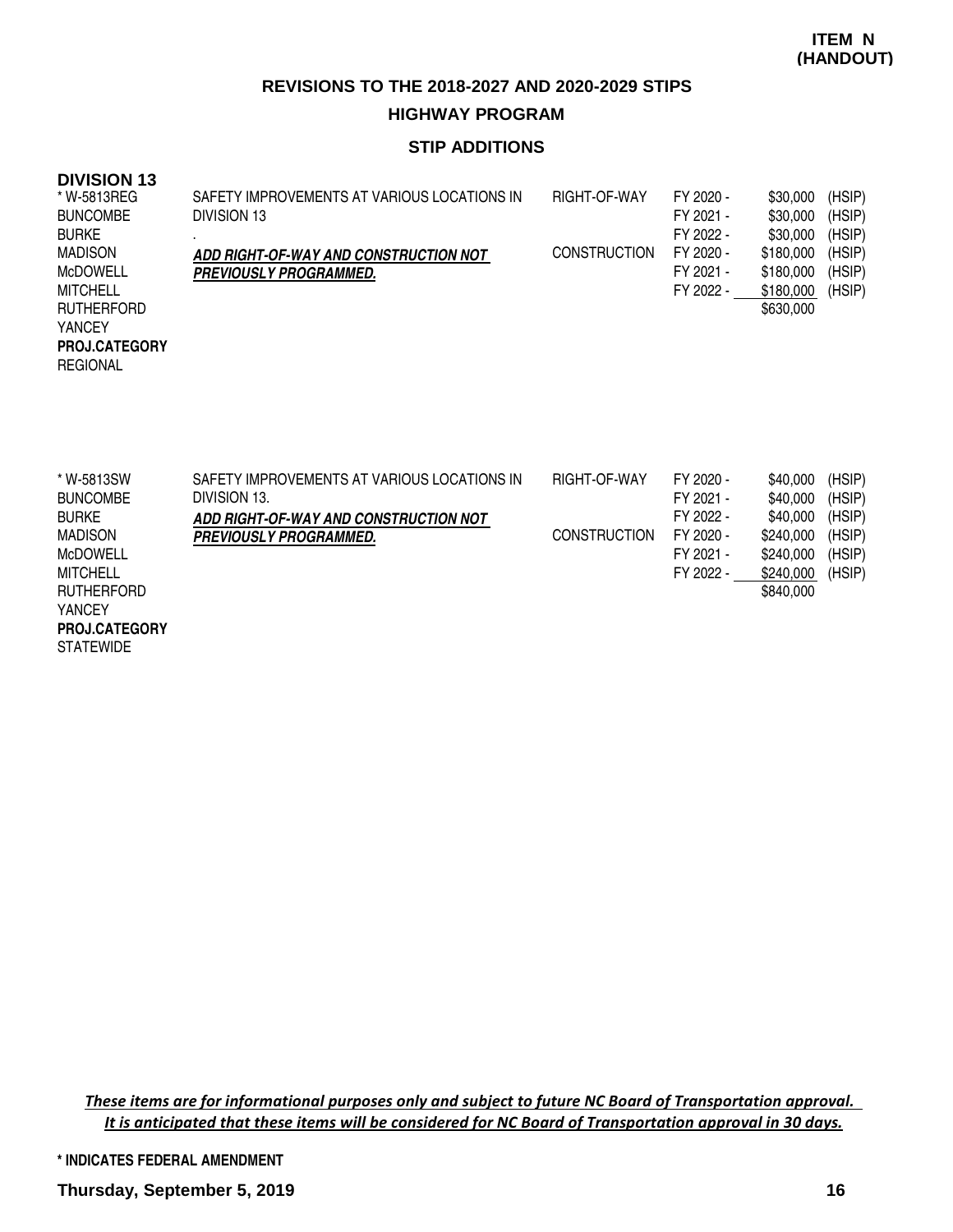### **STIP ADDITIONS**

#### **DIVISION 14**

REGIONAL

| * W-5814DIV          | SAFETY IMPROVEMENTS AT VARIOUS LOCATIONS IN | RIGHT-OF-WAY        | FY 2020 - | \$30,000  | (HSIP) |
|----------------------|---------------------------------------------|---------------------|-----------|-----------|--------|
| <b>CHEROKEE</b>      | DIVISION 14.                                |                     | FY 2021 - | \$30,000  | (HSIP) |
| <b>CLAY</b>          | ADD RIGHT-OF-WAY AND CONSTRUCTION NOT       |                     | FY 2022 - | \$30,000  | (HSIP) |
| <b>GRAHAM</b>        | <i><b>PREVIOUSLY PROGRAMMED.</b></i>        | <b>CONSTRUCTION</b> | FY 2020 - | \$180,000 | (HSIP) |
| <b>HAYWOOD</b>       |                                             |                     | FY 2021 - | \$180,000 | (HSIP) |
| <b>HENDERSON</b>     |                                             |                     | FY 2022 - | \$180,000 | (HSIP) |
| <b>JACKSON</b>       |                                             |                     |           | \$630,000 |        |
| <b>MACON</b>         |                                             |                     |           |           |        |
| <b>POLK</b>          |                                             |                     |           |           |        |
| SWAIN                |                                             |                     |           |           |        |
| TRANSYLVANIA         |                                             |                     |           |           |        |
| <b>PROJ.CATEGORY</b> |                                             |                     |           |           |        |
| <b>DIVISION</b>      |                                             |                     |           |           |        |
|                      |                                             |                     |           |           |        |

| * W-5814REG          | SAFETY IMPROVEMENTS AT VARIOUS LOCATIONS IN | RIGHT-OF-WAY        | FY 2020 - | \$30,000  | (HSIP) |
|----------------------|---------------------------------------------|---------------------|-----------|-----------|--------|
| <b>CHEROKEE</b>      | DIVISION 14.                                |                     | FY 2021 - | \$30,000  | (HSIP) |
| <b>CLAY</b>          | ADD RIGHT-OF-WAY AND CONSTRUCTION NOT       |                     | FY 2022 - | \$30,000  | (HSIP) |
| <b>GRAHAM</b>        | <i><b>PREVIOUSLY PROGRAMMED.</b></i>        | <b>CONSTRUCTION</b> | FY 2020 - | \$180,000 | (HSIP) |
| <b>HAYWOOD</b>       |                                             |                     | FY 2021 - | \$180,000 | (HSIP) |
| <b>HENDERSON</b>     |                                             |                     | FY 2022 - | \$180,000 | (HSIP) |
| <b>JACKSON</b>       |                                             |                     |           | \$630,000 |        |
| <b>MACON</b>         |                                             |                     |           |           |        |
| <b>POLK</b>          |                                             |                     |           |           |        |
| <b>SWAIN</b>         |                                             |                     |           |           |        |
| <b>TRANSYLVANIA</b>  |                                             |                     |           |           |        |
| <b>PROJ.CATEGORY</b> |                                             |                     |           |           |        |

These items are for informational purposes only and subject to future NC Board of Transportation approval. It is anticipated that these items will be considered for NC Board of Transportation approval in 30 days.

**\* INDICATES FEDERAL AMENDMENT**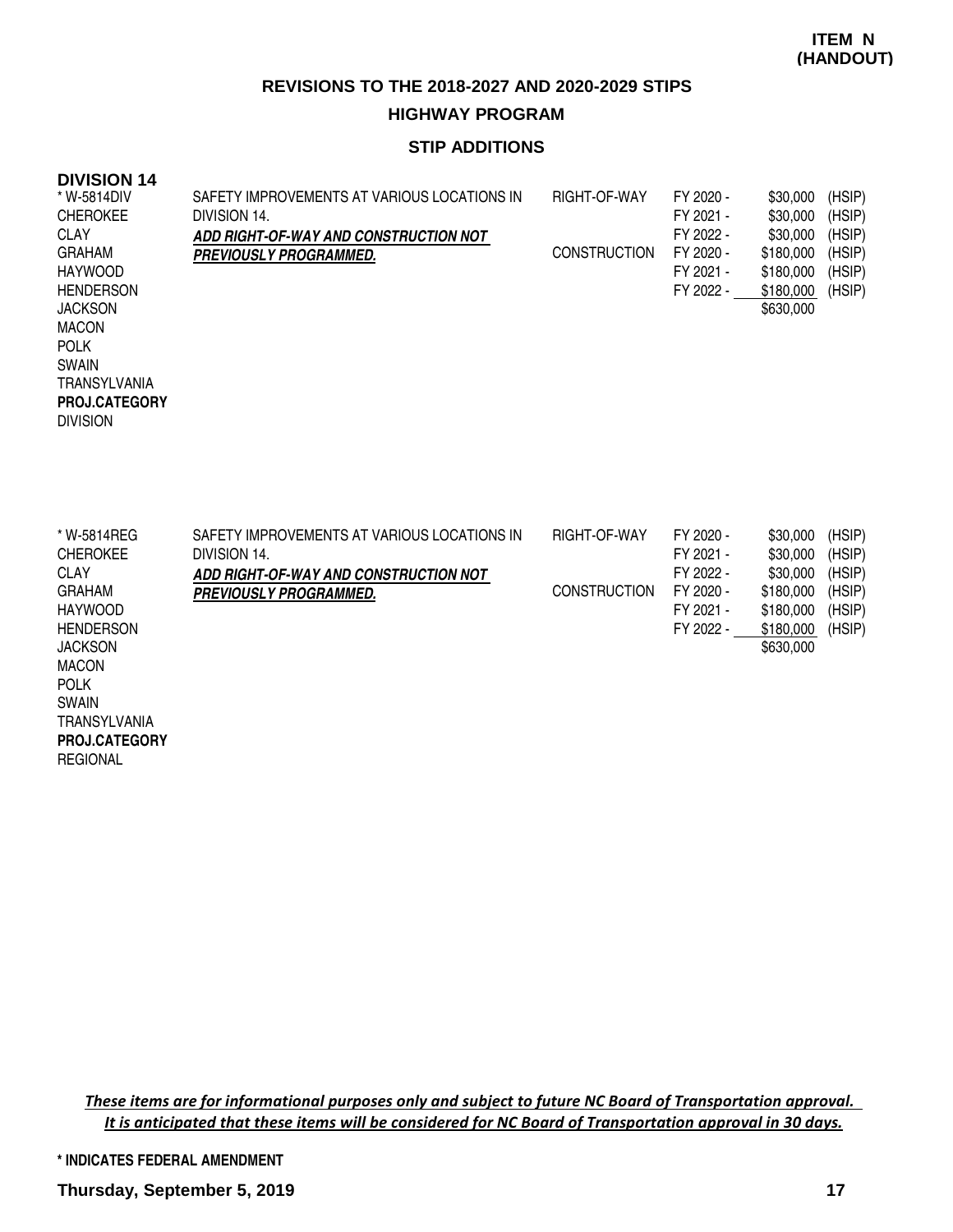### **STIP ADDITIONS**

#### **DIVISION 14**

| * W-5814SW       | SAFETY IMPROVEMENTS AT VARIOUS LOCATIONS IN | RIGHT-OF-WAY        | FY 2020 - | \$40,000  | (HSIP) |
|------------------|---------------------------------------------|---------------------|-----------|-----------|--------|
| <b>CHEROKEE</b>  | DIVISION 14.                                |                     | FY 2021 - | \$40,000  | (HSIP) |
| <b>CLAY</b>      | ADD RIGHT-OF-WAY AND CONSTRUCTION NOT       |                     | FY 2022 - | \$40,000  | (HSIP) |
| <b>GRAHAM</b>    | <b>PREVIOUSLY PROGRAMMED.</b>               | <b>CONSTRUCTION</b> | FY 2020 - | \$240,000 | (HSIP) |
| <b>HAYWOOD</b>   |                                             |                     | FY 2021 - | \$240,000 | (HSIP) |
| <b>HENDERSON</b> |                                             |                     | FY 2022 - | \$240,000 | (HSIP) |
| <b>JACKSON</b>   |                                             |                     |           | \$840,000 |        |
| <b>MACON</b>     |                                             |                     |           |           |        |
| <b>POLK</b>      |                                             |                     |           |           |        |
| <b>SWAIN</b>     |                                             |                     |           |           |        |

TRANSYLVANIA

**STATEWIDE PROJ.CATEGORY**

| <b>STATEWIDE</b><br>* W-5715DIV<br><b>STATEWIDE</b><br><b>PROJ.CATEGORY</b><br><b>DIVISION</b> | VARIOUS, SIGNAL RETIMING TO IMPROVE SAFETY.<br>PROJECT ADDED AT REQUEST OF TRANSPORTATION<br><b>MOBILITY AND SAFETY DIVISION.</b> | <b>CONSTRUCTION</b> | FY 2020 -<br>FY 2021 -<br>FY 2022 -<br>FY 2023 -<br>FY 2024 -<br>FY 2025 -<br>FY 2026 -<br>FY 2027 -<br>FY 2028 -<br>FY 2029 - | \$450,000<br>\$450,000<br>\$450,000<br>\$450,000<br>\$450,000<br>\$450,000<br>\$450,000<br>\$450,000<br>\$450,000<br>\$450,000<br>\$4,500,000 | (HSIP)<br>(HSIP)<br>(HSIP)<br>(HSIP)<br>(HSIP)<br>(HSIP)<br>(HSIP)<br>(HSIP)<br>(HSIP)<br>(HSIP) |
|------------------------------------------------------------------------------------------------|-----------------------------------------------------------------------------------------------------------------------------------|---------------------|--------------------------------------------------------------------------------------------------------------------------------|-----------------------------------------------------------------------------------------------------------------------------------------------|--------------------------------------------------------------------------------------------------|
| * W-5715REG<br><b>STATEWIDE</b><br><b>PROJ.CATEGORY</b><br><b>REGIONAL</b>                     | VARIOUS, SIGNAL RETIMING TO IMPROVE SAFETY.<br>PROJECT ADDED AT REQUEST OF TRANSPORTATION<br><b>MOBILITY AND SAFETY DIVISION.</b> | <b>CONSTRUCTION</b> | FY 2020 -<br>FY 2021 -<br>FY 2022 -<br>FY 2023 -<br>FY 2024 -<br>FY 2025 -<br>FY 2026 -<br>FY 2027 -<br>FY 2028 -<br>FY 2029 - | \$450,000<br>\$450,000<br>\$450,000<br>\$450,000<br>\$450,000<br>\$450,000<br>\$450,000<br>\$450,000<br>\$450,000<br>\$450,000<br>\$4,500,000 | (HSIP)<br>(HSIP)<br>(HSIP)<br>(HSIP)<br>(HSIP)<br>(HSIP)<br>(HSIP)<br>(HSIP)<br>(HSIP)<br>(HSIP) |

These items are for informational purposes only and subject to future NC Board of Transportation approval. It is anticipated that these items will be considered for NC Board of Transportation approval in 30 days.

#### **\* INDICATES FEDERAL AMENDMENT**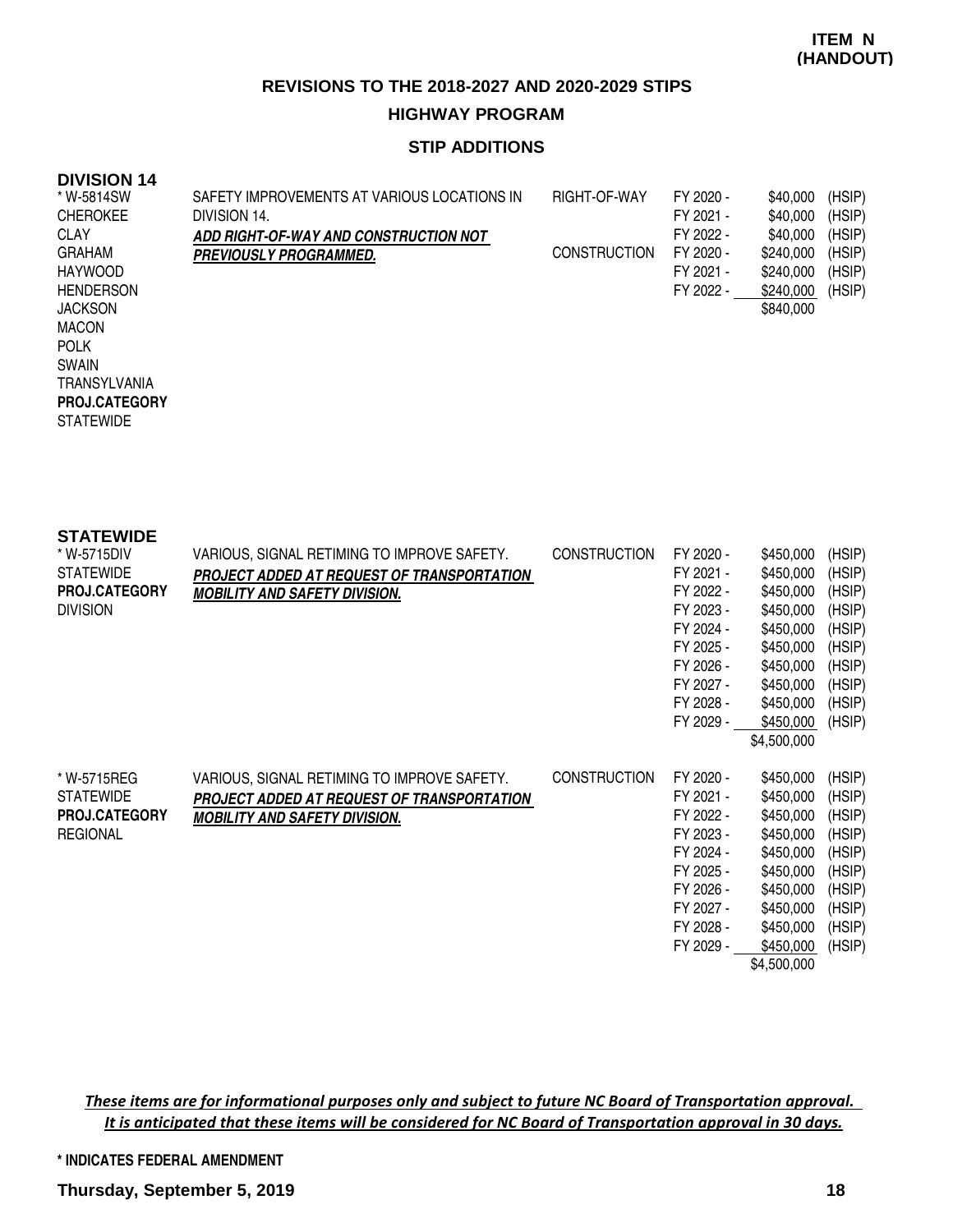#### **STIP ADDITIONS**

| <b>SIAIEWIDE</b><br>* W-5715SW<br><b>STATEWIDE</b><br>PROJ.CATEGORY<br><b>STATEWIDE</b> | VARIOUS, SIGNAL RETIMING TO IMPROVE SAFETY.<br>PROJECT ADDED AT REQUEST OF TRANSPORTATION<br><b>MOBILITY AND SAFETY DIVISION.</b>                                                                    | <b>CONSTRUCTION</b> | FY 2020 -<br>FY 2021 -<br>FY 2022 -<br>FY 2023 -<br>FY 2024 -<br>FY 2025 -<br>FY 2026 -<br>FY 2027 -<br>FY 2028 -<br>FY 2029 - | \$600,000<br>\$600,000<br>\$600,000<br>\$600,000<br>\$600,000<br>\$600,000<br>\$600,000<br>\$600,000<br>\$600,000<br>\$600,000<br>\$6,000,000                      | (HSIP)<br>(HSIP)<br>(HSIP)<br>(HSIP)<br>(HSIP)<br>(HSIP)<br>(HSIP)<br>(HSIP)<br>(HSIP)<br>(HSIP) |
|-----------------------------------------------------------------------------------------|------------------------------------------------------------------------------------------------------------------------------------------------------------------------------------------------------|---------------------|--------------------------------------------------------------------------------------------------------------------------------|--------------------------------------------------------------------------------------------------------------------------------------------------------------------|--------------------------------------------------------------------------------------------------|
| * W-5716DIV<br><b>STATEWIDE</b><br>PROJ.CATEGORY<br><b>DIVISION</b>                     | VARIOUS, SAFETY MANAGEMENT PROGRAM, PROJECT<br>IDENTIFICATION, ANALYSIS AND PRELIMINARY<br>ENGINEERING.<br>PROJECT ADDED AT REQUEST OF TRANSPORTATION<br><b>MOBILITY AND SAFETY DIVISION.</b>        | <b>ENGINEERING</b>  | FY 2020 -<br>FY 2021 -<br>FY 2022 -<br>FY 2023 -<br>FY 2024 -<br>FY 2025 -<br>FY 2026 -<br>FY 2027 -<br>FY 2028 -<br>FY 2029 - | \$1,650,000<br>\$1,650,000<br>\$1,650,000<br>\$1,650,000<br>\$1,650,000<br>\$1,650,000<br>\$1,650,000<br>\$1,650,000<br>\$1,650,000<br>\$1,650,000<br>\$16,500,000 | (HSIP)<br>(HSIP)<br>(HSIP)<br>(HSIP)<br>(HSIP)<br>(HSIP)<br>(HSIP)<br>(HSIP)<br>(HSIP)<br>(HSIP) |
| * W-5716REG<br><b>STATEWIDE</b><br>PROJ.CATEGORY<br><b>REGIONAL</b>                     | VARIOUS, SAFETY MANAGEMENT PROGRAM, PROJECT<br>IDENTIFICATION, ANALYSIS AND PRELIMINARY<br>ENGINEERING.<br>PROJECT ADDED AT REQUEST OF TRANSPORTATION<br><b>MOBILITY AND SAFETY DIVISION.</b>        | <b>ENGINEERING</b>  | FY 2020 -<br>FY 2021 -<br>FY 2022 -<br>FY 2023 -<br>FY 2024 -<br>FY 2025 -<br>FY 2026 -<br>FY 2027 -<br>FY 2028 -<br>FY 2029 - | \$1,650,000<br>\$1,650,000<br>\$1,650,000<br>\$1,650,000<br>\$1,650,000<br>\$1,650,000<br>\$1,650,000<br>\$1,650,000<br>\$1,650,000<br>\$1,650,000<br>\$16,500,000 | (HSIP)<br>(HSIP)<br>(HSIP)<br>(HSIP)<br>(HSIP)<br>(HSIP)<br>(HSIP)<br>(HSIP)<br>(HSIP)<br>(HSIP) |
| * W-5716SW<br><b>STATEWIDE</b><br>PROJ.CATEGORY<br><b>STATEWIDE</b>                     | VARIOUS, SAFETY MANAGEMENT PROGRAM, PROJECT<br><b>IDENTIFICATION, ANALYSIS AND PRELIMINARY</b><br>ENGINEERING.<br>PROJECT ADDED AT REQUEST OF TRANSPORTATION<br><b>MOBILITY AND SAFETY DIVISION.</b> | <b>ENGINEERING</b>  | FY 2020 -<br>FY 2021 -<br>FY 2022 -<br>FY 2023 -<br>FY 2024 -<br>FY 2025 -<br>FY 2026 -<br>FY 2027 -<br>FY 2028 -<br>FY 2029 - | \$2,200,000<br>\$2,200,000<br>\$2,200,000<br>\$2,200,000<br>\$2,200,000<br>\$2,200,000<br>\$2,200,000<br>\$2,200,000<br>\$2,200,000<br>\$2,200,000<br>\$22,000,000 | (HSIP)<br>(HSIP)<br>(HSIP)<br>(HSIP)<br>(HSIP)<br>(HSIP)<br>(HSIP)<br>(HSIP)<br>(HSIP)<br>(HSIP) |

#### These items are for informational purposes only and subject to future NC Board of Transportation approval. It is anticipated that these items will be considered for NC Board of Transportation approval in 30 days.

#### **\* INDICATES FEDERAL AMENDMENT**

**STATEWIDE**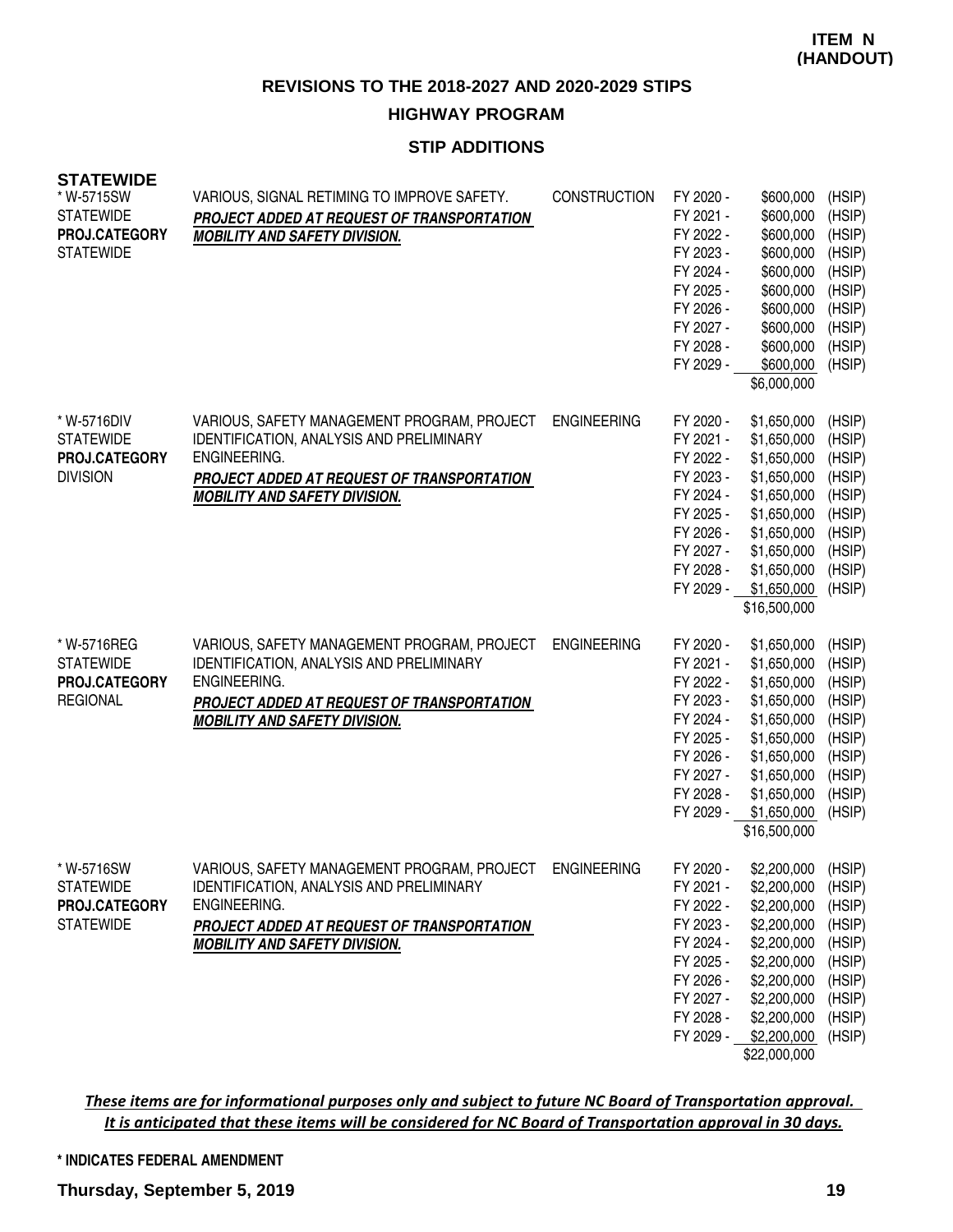#### **STIP ADDITIONS**

| <b>STATEWIDE</b><br>* W-5717DIV<br><b>STATEWIDE</b><br>PROJ.CATEGORY<br><b>DIVISION</b> | VARIOUS, HIGHWAY SYSTEM DATA COLLECTION.<br>PROJECT ADDED AT REQUEST OF TRANSPORTATION<br><b>MOBILITY AND SAFETY DIVISION.</b> | <b>ENGINEERING</b> | FY 2020 -<br>FY 2021 -<br>FY 2022 -<br>FY 2023 -<br>FY 2024 -<br>FY 2025 -<br>FY 2026 -<br>FY 2027 -<br>FY 2028 -<br>FY 2029 - | \$150,000<br>\$150,000<br>\$150,000<br>\$150,000<br>\$150,000<br>\$150,000<br>\$150,000<br>\$150,000<br>\$150,000<br>\$150,000<br>\$1,500,000 | (HSIP)<br>(HSIP)<br>(HSIP)<br>(HSIP)<br>(HSIP)<br>(HSIP)<br>(HSIP)<br>(HSIP)<br>(HSIP)<br>(HSIP) |
|-----------------------------------------------------------------------------------------|--------------------------------------------------------------------------------------------------------------------------------|--------------------|--------------------------------------------------------------------------------------------------------------------------------|-----------------------------------------------------------------------------------------------------------------------------------------------|--------------------------------------------------------------------------------------------------|
| * W-5717REG<br><b>STATEWIDE</b><br>PROJ.CATEGORY<br><b>REGIONAL</b>                     | VARIOUS, HIGHWAY SYSTEM DATA COLLECTION.<br>PROJECT ADDED AT REQUEST OF TRANSPORTATION<br><b>MOBILITY AND SAFETY DIVISION.</b> | <b>ENGINEERING</b> | FY 2020 -<br>FY 2021 -<br>FY 2022 -<br>FY 2023 -<br>FY 2024 -<br>FY 2025 -<br>FY 2026 -<br>FY 2027 -<br>FY 2028 -<br>FY 2029 - | \$150,000<br>\$150,000<br>\$150,000<br>\$150,000<br>\$150,000<br>\$150,000<br>\$150,000<br>\$150,000<br>\$150,000<br>\$150,000<br>\$1,500,000 | (HSIP)<br>(HSIP)<br>(HSIP)<br>(HSIP)<br>(HSIP)<br>(HSIP)<br>(HSIP)<br>(HSIP)<br>(HSIP)<br>(HSIP) |
| * W-5717SW<br><b>STATEWIDE</b><br>PROJ.CATEGORY<br><b>STATEWIDE</b>                     | VARIOUS, HIGHWAY SYSTEM DATA COLLECTION.<br>PROJECT ADDED AT REQUEST OF TRANSPORTATION<br><b>MOBILITY AND SAFETY DIVISION.</b> | <b>ENGINEERING</b> | FY 2020 -<br>FY 2021 -<br>FY 2022 -<br>FY 2023 -<br>FY 2024 -<br>FY 2025 -<br>FY 2026 -<br>FY 2027 -<br>FY 2028 -<br>FY 2029 - | \$200,000<br>\$200,000<br>\$200,000<br>\$200,000<br>\$200,000<br>\$200,000<br>\$200,000<br>\$200,000<br>\$200,000<br>\$200,000<br>\$2,000,000 | (HSIP)<br>(HSIP)<br>(HSIP)<br>(HSIP)<br>(HSIP)<br>(HSIP)<br>(HSIP)<br>(HSIP)<br>(HSIP)<br>(HSIP) |

#### **STIP MODIFICATIONS**

| <b>DIVISION 4</b>    |                                               |                                     |           |              |        |
|----------------------|-----------------------------------------------|-------------------------------------|-----------|--------------|--------|
| B-5980               | SR 1522 (HALIFAX ROAD), REPLACE BRIDGE 630203 | RIGHT-OF-WAY                        | FY 2020 - | \$2.000.000  | (NHPB) |
| <b>NASH</b>          | OVER 1-95.                                    | CONSTRUCTION FY 2020 - \$17,700,000 |           |              | (NHPB) |
| <b>PROJ.CATEGORY</b> | TO STRATEGICALLY BALANCE LETTINGS, DELAY      |                                     |           | \$19,700,000 |        |
| <b>STATEWIDE</b>     | <b>CONSTRUCTION FROM FY 19 TO FY 20.</b>      |                                     |           |              |        |

These items are for informational purposes only and subject to future NC Board of Transportation approval. It is anticipated that these items will be considered for NC Board of Transportation approval in 30 days.

**\* INDICATES FEDERAL AMENDMENT**

**DIVISION 4**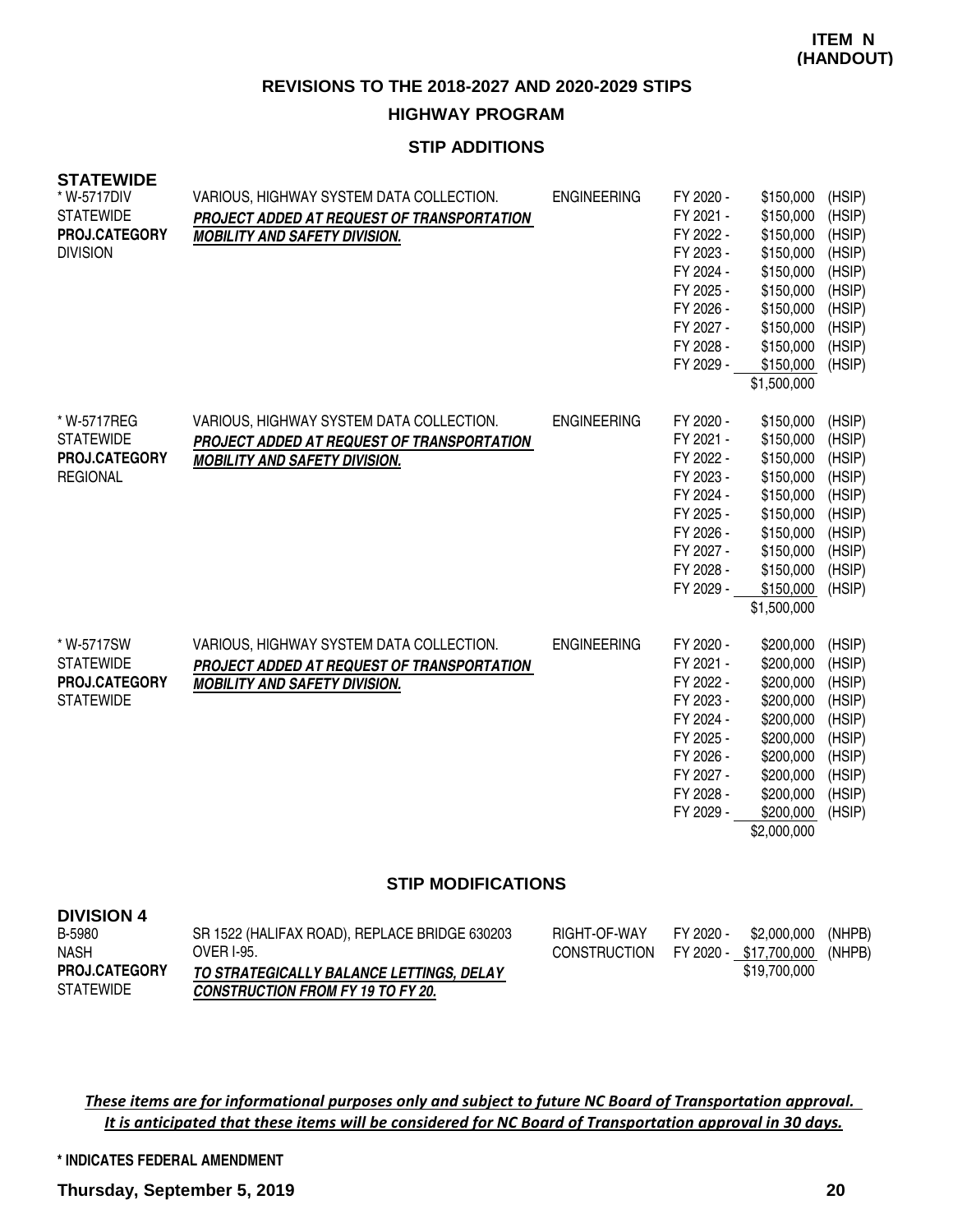#### **HIGHWAY PROGRAM**

## **STIP MODIFICATIONS**

| <b>DIVISION 5</b><br>EB-6019<br><b>WAKE</b><br>PROJ.CATEGORY<br><b>DIVISION</b>     | SR 1306 (LAURA DUNCAN ROAD), APEX COMMUNITY<br>PARK AND NORTH SALEM STREET IN APEX. IMPROVE<br>SAFETY OF PEDESTRIAN CROSSING.<br>TO REFLECT CURRENT CITY DELIVERY SCHEDULE,<br><b>DELAY CONSTRUCTION FROM FY 20 TO FY 21.</b>                                    | CONSTRUCTION                        | FY 2021 -<br>FY 2021 -                           | \$388,000<br>\$166,000<br>\$554,000                                         | (BGDA)<br>(L)        |
|-------------------------------------------------------------------------------------|------------------------------------------------------------------------------------------------------------------------------------------------------------------------------------------------------------------------------------------------------------------|-------------------------------------|--------------------------------------------------|-----------------------------------------------------------------------------|----------------------|
| EB-6021<br><b>WAKE</b><br>PROJ.CATEGORY<br><b>DIVISION</b>                          | BEAVER CREEK GREENWAY EXTENSION, KELLY ROAD<br>PARK TO APEX NATURE PARK IN APEX. GREENWAY<br>EXTENSION. REALIGN ADJACENT SEGMENT OF<br>EXISTING BEAVER CREEK GREENWAY.<br>TO REFLECT CURRENT CITY DELIVERY SCHEDULE,<br>DELAY CONSTRUCTION FROM FY 20 TO FY 21.  | CONSTRUCTION                        | FY 2021 -                                        | \$1,053,000<br>FY 2021 - \$5,512,000<br>\$6,565,000                         | (TADA)<br>(L)        |
| $U-6225$<br><b>WAKE</b><br>PROJ.CATEGORY<br><b>DIVISION</b>                         | SR 2700 (WHITE OAK RD), SR 2709 (ACKERMAN RD), SR<br>2547 (HEBRON CHURCH RD) AND SR 2700 (WHITE OAK<br>RD) IN GARNER IMPROVE INTERSECTION. ADD<br>MULTILANE ROUNDABOUT.<br>TO REFLECT CURRENT CITY DELIVERY SCHEDULE,<br>DELAY CONSTRUCTION FROM FY 20 TO FY 21. | RIGHT-OF-WAY<br><b>CONSTRUCTION</b> | FY 2020 -<br>FY 2020 -<br>FY 2021 -<br>FY 2021 - | \$56,000<br>\$19,000<br>\$1,560,000 (BGDA)<br>$$520,000$ (L)<br>\$2,155,000 | (BGDA)<br>(L)        |
| <b>DIVISION 7</b><br>TD-5279<br><b>GUILFORD</b><br>PROJ.CATEGORY<br><b>DIVISION</b> | GREENSBORO TRANSIT AUTHORITY, RENOVATION OF<br><b>J. DOUGLAS GAYLON DEPOT</b><br>TO REFLECT CURRENT CITY DELIVERY SCHEDULE,<br>DELAY CONSTRUCTION FROM FY 19 TO FY 20.                                                                                           | <b>CAPITAL</b>                      | FY 2020 -<br>FY 2020 -<br>FY 2020 -              | \$270,000<br>\$270,000<br>\$960,000<br>\$1,500,000                          | (T)<br>(L)<br>(FBUS) |
| <b>DIVISION 9</b><br>I-5952A<br><b>FORSYTH</b><br>PROJ.CATEGORY<br><b>STATEWIDE</b> | I-40, BRIDGE REHABILITATION.<br>PROJECT TO BE LET WITH I-5795. TO ALLOW TIME TO<br><b>COMPLETE A REVISED PLANNING DOCUMENT, DELAY</b><br>CONSTRUCTION FROM FY 20 TO FY 21 AT REQUEST<br>OF DIVISION OFFICE.                                                      | <b>CONSTRUCTION</b>                 | FY 2021 -                                        | \$2,516,000<br>\$2,516,000                                                  | (NHPIM)              |

These items are for informational purposes only and subject to future NC Board of Transportation approval. It is anticipated that these items will be considered for NC Board of Transportation approval in 30 days.

**\* INDICATES FEDERAL AMENDMENT**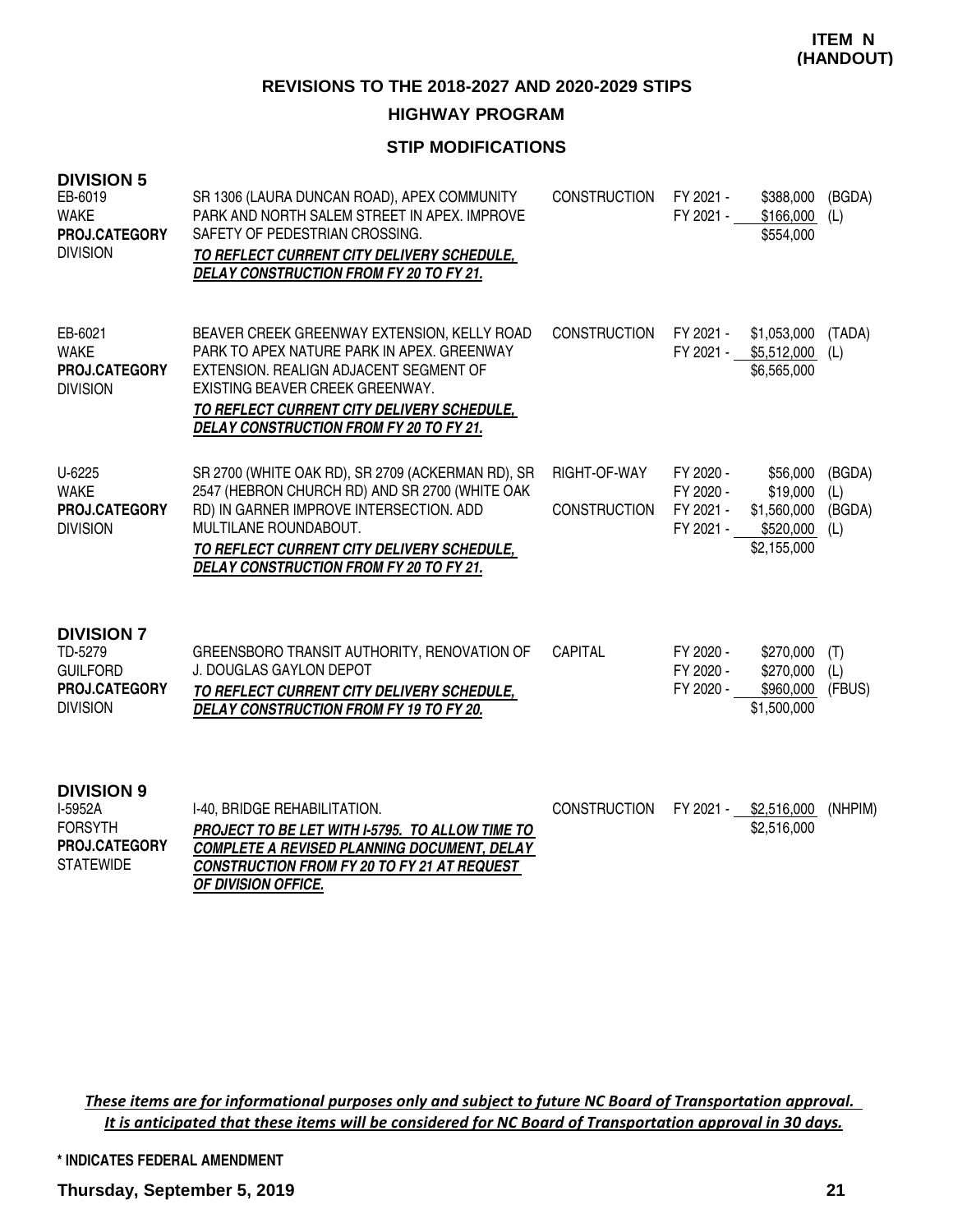#### **HIGHWAY PROGRAM**

## **STIP MODIFICATIONS**

| <b>DIVISION 10</b><br>U-4714B<br><b>UNION</b><br>PROJ.CATEGORY<br><b>DIVISION</b>      | SR 1009 (JOHN STREET-OLD MONROE ROAD), WEST<br>OF MORNINGSIDE MEADOW LANE TO EAST OF SR 1377<br>(WESLEY CHAPEL-STOUTS ROAD)<br>TO ALLOW TIME FOR PROJECT TO BE EVALUATED<br>THROUGH CRTPO'S DISCRETIONARY PROJECTS<br>PROCESS, DELAY RIGHT-OF-WAY FROM FY 19 TO FY<br><u> 20.</u> | RIGHT-OF-WAY<br><b>BUILD NC CONST</b><br><b>CONSTRUCTION</b> | FY 2020 -<br>FY 2020 -<br>FY 2021 -<br>FY 2022 -<br>FY 2023 -<br>FY 2024 -<br>FY 2025 -<br>FY 2026 -<br>FY 2027 -<br>FY 2028 -<br>FY 2029 -<br>FY 2022 -<br>FY 2023 -<br>FY 2024 - | \$8,200,000<br>\$10,000,000<br>\$8,200,000<br>\$1,716,000<br>\$1,716,000<br>\$1,716,000<br>\$1,716,000<br>\$1,716,000<br>\$1,716,000<br>\$1,716,000<br>\$1,716,000<br>POST YR-\$12,012,000<br>\$400,000<br>\$400,000<br>\$400,000<br>\$53,340,000 | (BGANY)<br>(O)<br>(BGANY)<br>(T)<br>(T)<br>(T)<br>(T)<br>(T)<br>(T)<br>(T)<br>(T)<br>(T)<br>(T)<br>(T)<br>(T) |
|----------------------------------------------------------------------------------------|-----------------------------------------------------------------------------------------------------------------------------------------------------------------------------------------------------------------------------------------------------------------------------------|--------------------------------------------------------------|------------------------------------------------------------------------------------------------------------------------------------------------------------------------------------|---------------------------------------------------------------------------------------------------------------------------------------------------------------------------------------------------------------------------------------------------|---------------------------------------------------------------------------------------------------------------|
| U-5987<br><b>UNION</b><br>PROJ.CATEGORY<br><b>DIVISION</b>                             | INDIAN TRAIL, UNIONVILLE-INDIAN TRAIL ROAD AND<br>SARDIS ROAD. CONSTRUCT INTERSECTION<br>IMPROVEMENTS.<br>TO ALLOW ADDITIONAL TIME FOR PLANNING AND<br><b>DESIGN DELAY CONSTRUCTION FROM FY 19 TO FY 20</b>                                                                       | <b>CONSTRUCTION</b>                                          | FY 2020 -                                                                                                                                                                          | \$1,680,000<br>FY 2020 - \$560,000<br>\$2,240,000                                                                                                                                                                                                 | (CMAQ)<br>(L)                                                                                                 |
| <b>DIVISION 12</b><br>EB-5787<br><b>IREDELL</b><br>PROJ.CATEGORY<br><b>DIVISION</b>    | MOORESVILLE, BELLINGHAM PARK GREENWAY<br>EXTENSION TO JOHNSON DAIRY ROAD. CONSTRUCT<br>GREENWAY.<br><b>ACCELERATE CONSTRUCTION FROM FY 21 TO FY 20</b><br><b>AT REQUEST OF MPO</b>                                                                                                | <b>CONSTRUCTION</b>                                          | FY 2020 -                                                                                                                                                                          | \$3,555,000<br>FY 2020 - \$889,000<br>\$4,444,000                                                                                                                                                                                                 | (BGDA)<br>(L)                                                                                                 |
| <b>DIVISION 13</b><br>B-5876<br><b>RUTHERFORD</b><br>PROJ.CATEGORY<br><b>STATEWIDE</b> | US 74, REPLACE BRIDGE 800083 AND BRIDGE 800084<br>OVER SECOND BROAD RIVER.<br>TO ALLOW ADDITIONAL TIME FOR DESIGN DELAY<br><b>CONSTRUCTION FROM FY 20 TO FY 21</b>                                                                                                                | CONSTRUCTION                                                 | FY 2021 -<br>FY 2022 -                                                                                                                                                             | \$4,950,000<br>\$4,950,000<br>\$9,900,000                                                                                                                                                                                                         | (BGLT5)<br>(BGLT5)                                                                                            |
| B-6015<br><b>BURKE</b><br>PROJ.CATEGORY<br><b>DIVISION</b>                             | SR 1913 (SUGAR LOAF ROAD), REPLACE BRIDGE<br>110237 OVER ROCK CREEK.<br>TO ALLOW ADDITIONAL TIME FOR PLANNING AND<br><b>DESIGN DELAY RIGHT-OF-WAY FROM FY 20 TO FY 21</b><br>AND CONSTRUCTION FROM FY 20 TO FY 21                                                                 | RIGHT-OF-WAY<br><b>CONSTRUCTION</b>                          | FY 2021 -<br>FY 2021 -                                                                                                                                                             | \$100,000<br>\$700,000<br>\$800,000                                                                                                                                                                                                               | (BGOFF)<br>(BGOFF)                                                                                            |

These items are for informational purposes only and subject to future NC Board of Transportation approval. It is anticipated that these items will be considered for NC Board of Transportation approval in 30 days.

#### **\* INDICATES FEDERAL AMENDMENT**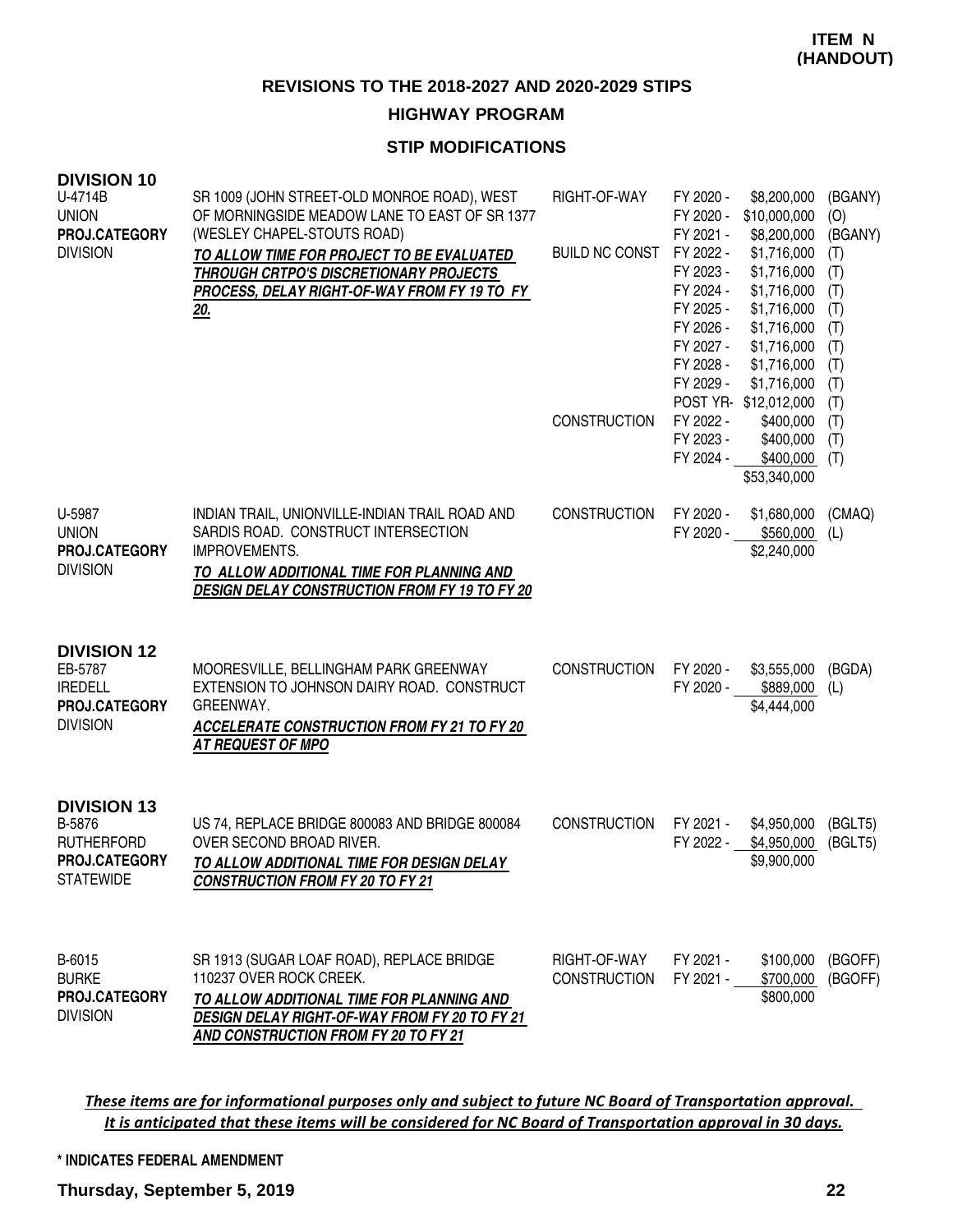## **HIGHWAY PROGRAM**

# **STIP MODIFICATIONS**

| <b>DIVISION 13</b><br>B-6018<br><b>BUNCOMBE</b><br>PROJ.CATEGORY<br><b>DIVISION</b>                        | SR 1296 (BROOKS BRANCH ROAD), REPLACE BRIDGE<br>100536 OVER NEWFOUND CREEK.<br>TO ALLOW ADDITIONAL TIME FOR PLANNING AND<br>DESIGN DELAY RIGHT-OF-WAY FROM FY 20 TO FY 21<br>AND CONSTRUCTION FROM FY 20 TO FY 21 | RIGHT-OF-WAY<br><b>CONSTRUCTION</b>            | FY 2021 -<br>FY 2021 -                                                                                                                                               | \$55,000<br>\$700,000<br>\$755,000                                                                                                                                                                         | (BGOFF)<br>(BGOFF)                                                                                                                                   |
|------------------------------------------------------------------------------------------------------------|-------------------------------------------------------------------------------------------------------------------------------------------------------------------------------------------------------------------|------------------------------------------------|----------------------------------------------------------------------------------------------------------------------------------------------------------------------|------------------------------------------------------------------------------------------------------------------------------------------------------------------------------------------------------------|------------------------------------------------------------------------------------------------------------------------------------------------------|
| EB-5978<br><b>BURKE</b><br>PROJ.CATEGORY<br><b>DIVISION</b>                                                | COLLEGE STREET MULTIMODAL CONNECTOR, NORTH<br>GREEN STREET TO US 70 IN MORGANTON.<br><b>CONSTRUCT MULTI-USE PATH.</b><br>TO ALLOW ADDITIONAL TIME FOR DESIGN DELAY<br><b>CONSTRUCTION FROM FY 20 TO FY 21</b>     | RIGHT-OF-WAY<br><b>CONSTRUCTION</b>            | FY 2020 -<br>FY 2020 -<br>FY 2021 -<br>FY 2021 -                                                                                                                     | \$80,000<br>\$20,000<br>\$2,320,000<br>\$580,000<br>\$3,000,000                                                                                                                                            | (TAANY)<br>(L)<br>(TAANY)<br>(L)                                                                                                                     |
| I-6063<br><b>BUNCOMBE</b><br>PROJ.CATEGORY<br><b>STATEWIDE</b>                                             | I-40, MILEMARKER 50 TO MILEMARKER 55. PAVEMENT<br>REHABILITATION.<br>TO ASSIST WITH BALANCING FUNDS, DELAY<br><b>CONSTRUCTION FROM FY 19 TO FY 20</b>                                                             | GARVEE CONSTR FY 2020 -<br><b>CONSTRUCTION</b> | FY 2021 -<br>FY 2022 -<br>FY 2023 -<br>FY 2024 -<br>FY 2025 -<br>FY 2026 -<br>FY 2027 -<br>FY 2028 -<br>FY 2029 -<br>POST YR-<br>FY 2020 -<br>FY 2020 -<br>FY 2021 - | \$901,000<br>\$901,000<br>\$901,000<br>\$901,000<br>\$901,000<br>\$901,000<br>\$901,000<br>\$901,000<br>\$901,000<br>\$901,000<br>\$4,505,000<br>\$1,000,000<br>\$1,750,000<br>\$1,750,000<br>\$18,015,000 | (NHPIM)<br>(NHPIM)<br>(NHPIM)<br>(NHPIM)<br>(NHPIM)<br>(NHPIM)<br>(NHPIM)<br>(NHPIM)<br>(NHPIM)<br>(NHPIM)<br>(NHPIM)<br>(NHPIM)<br>(S(M))<br>(S(M)) |
| <b>DIVISION 14</b><br>* I-4400C<br><b>BUNCOMBE</b><br><b>HENDERSON</b><br>PROJ.CATEGORY<br><b>REGIONAL</b> | I-26, US 25 BUSINESS (EXIT 44) TO NC 280 (EXIT 40)<br>GARVEE BOND FUNDING - SEGMENT C: \$50,000,000<br>FOR CONSTRUCTION, PAYBACK FY 2019-2033.                                                                    | GARVEE CONSTR FY 2020 -                        | FY 2021 -<br>FY 2022 -<br>FY 2023 -<br>FY 2024 -<br>FY 2025 -<br>FY 2026 -<br>FY 2027 -<br>FY 2028 -<br>FY 2029 -                                                    | \$4,290,000<br>\$4,290,000<br>\$4,290,000<br>\$4,290,000<br>\$4,290,000<br>\$4,290,000<br>\$4,290,000<br>\$4,290,000<br>\$4,290,000<br>\$4,290,000<br>POST YR- \$17,160,000<br>\$60,060,000                | (NHP)<br>(NHP)<br>(NHP)<br>(NHP)<br>(NHP)<br>(NHP)<br>(NHP)<br>(NHP)<br>(NHP)<br>(NHP)<br>(NHP)                                                      |

These items are for informational purposes only and subject to future NC Board of Transportation approval. It is anticipated that these items will be considered for NC Board of Transportation approval in 30 days.

#### **\* INDICATES FEDERAL AMENDMENT**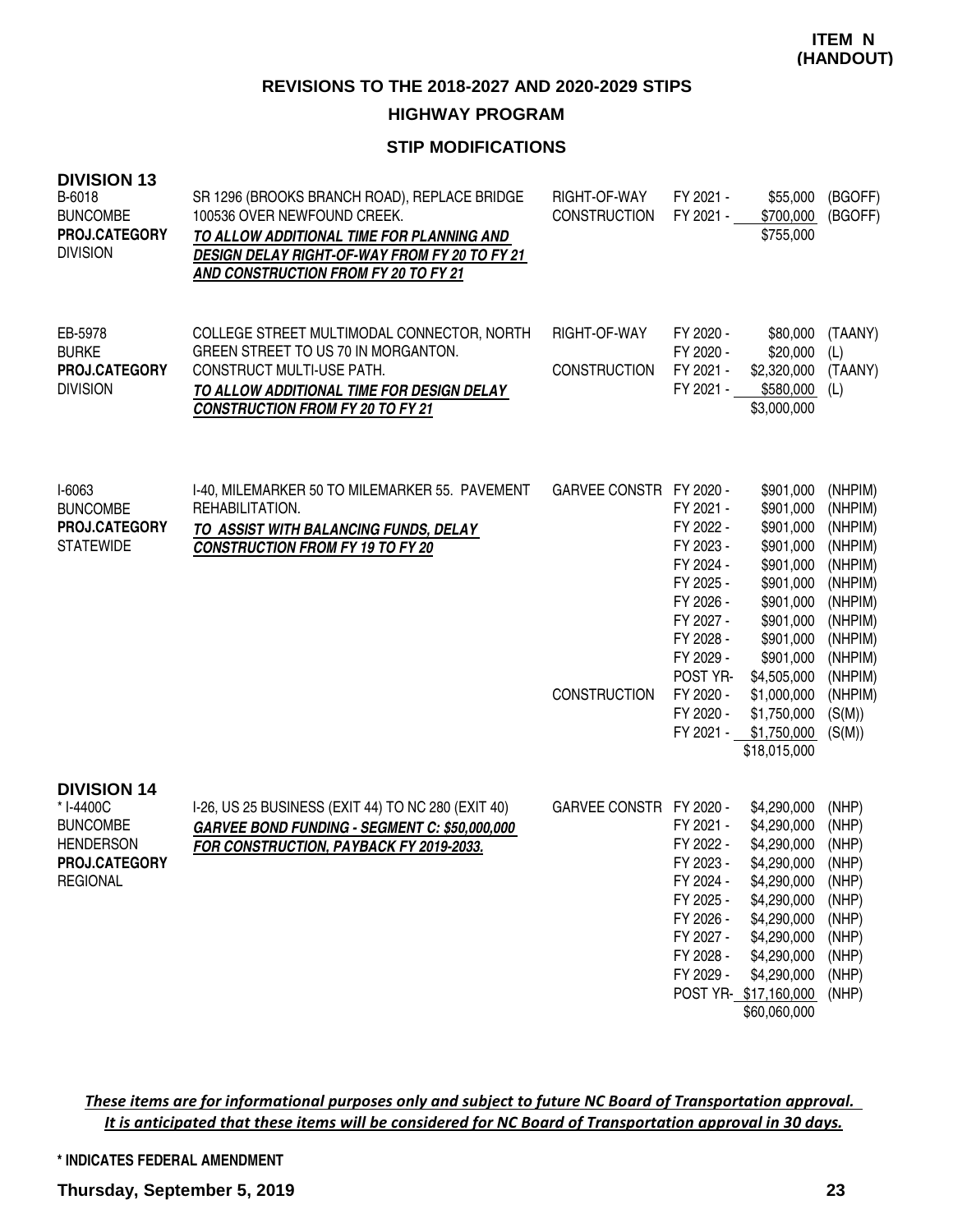#### **HIGHWAY PROGRAM**

## **STIP MODIFICATIONS**

| <b>DIVISION 14</b>   |                                                     |                       |           |              |     |
|----------------------|-----------------------------------------------------|-----------------------|-----------|--------------|-----|
| R-5839BA             | NC 28, SWAIN/GRAHAM COUNTY LINE AT LITTLE           | RIGHT-OF-WAY          | FY 2022 - | \$70,000     | (T) |
| <b>GRAHAM</b>        | TENNESSEE RIVER TO WOODS ROAD AT FONTANA            | <b>UTILITIES</b>      | FY 2022 - | \$20,000     | (T) |
| <b>PROJ.CATEGORY</b> | DAM VILLAGE. UPGRADE ROADWAY.                       | <b>BUILD NC CONST</b> | FY 2025 - | \$5,828,000  | (T) |
| <b>DIVISION</b>      | <b>ACCELERATE CONSTRUCTION FROM FY 26 TO FY 25.</b> |                       | FY 2026 - | \$5,828,000  | (T) |
|                      |                                                     |                       | FY 2027 - | \$5,828,000  | (T) |
|                      |                                                     |                       | FY 2028 - | \$5,828,000  | (T) |
|                      |                                                     |                       | FY 2029 - | \$5,828,000  | (T) |
|                      |                                                     |                       | POST YR-  | \$58,280,000 | (T) |
|                      |                                                     | <b>CONSTRUCTION</b>   | FY 2025 - | \$593,000    | (T) |
|                      |                                                     |                       | FY 2026 - | \$593,000    | (T) |
|                      |                                                     |                       | FY 2027 - | \$593,000    | (T) |
|                      |                                                     |                       | FY 2028 - | \$593,000    | (T) |
|                      |                                                     |                       |           | \$89,882,000 |     |
|                      |                                                     |                       |           |              |     |
| R-5843               | SR 1321 (BRYSON WALK), SR 1336 (DEPOT STREET),      | <b>CONSTRUCTION</b>   | FY 2021 - | \$470,000    | (T) |
| <b>SWAIN</b>         | SR 1323 (SLOPE STREET) TO SR 1336 (DEEP CREEK       |                       |           | \$470,000    |     |
| <b>PROJ.CATEGORY</b> | ROAD). IMPROVE INTERSECTIONS.                       |                       |           |              |     |
| <b>DIVISION</b>      | TO ALLOW ADDITIONAL TIME FOR PLANNING AND           |                       |           |              |     |

**DESIGN DELAY CONSTRUCTION FROM FY 20 TO FY 21**

**STIP DELETIONS**

| טו זושוטוע<br>$C-5159$<br><b>CABARRUS</b>                                            | ROXIE STREET, NC 3 AND DALE EARNHARDT<br>BOULEVARD IN KANNAPOLIS. STREET<br><b>IMPROVEMENTS.</b><br>DELETE AT THE REQUEST OF MPO. | <b>ENGINEERING</b><br><b>CONSTRUCTION</b>        | FY 2019 -<br>FY 2019 -<br>FY 2020 -<br>FY 2020 - | \$108,000<br>\$27,000<br>\$432,000<br>\$108,000<br>\$675,000 | (CMAQ)<br>(L)<br>(CMAQ)<br>(L) |
|--------------------------------------------------------------------------------------|-----------------------------------------------------------------------------------------------------------------------------------|--------------------------------------------------|--------------------------------------------------|--------------------------------------------------------------|--------------------------------|
| <b>DIVISION 11</b><br>* U-5603<br>WATAUGA<br><b>PROJ.CATEGORY</b><br><b>DIVISION</b> | US 321 (BLOWING ROCK ROAD) TO NC 105 BYPASS.<br>UPGRADE ROADWAY.<br>DELETE AT THE REQUEST OF TOWN OF BOONE.                       | RIGHT-OF-WAY<br>UTILITIES<br><b>CONSTRUCTION</b> | FY 2019 -<br>FY 2019 -<br>FY 2021 -              | \$1,100,000<br>\$3,000,000<br>\$5,400,000<br>\$9,500,000     | (T)<br>(T)<br>(T)              |
| * U-5705<br>WATAUGA<br><b>PROJ.CATEGORY</b><br><b>STATEWIDE</b>                      | NC 105 INTERSECTION. CONSTRUCT UPGRADES.<br><i>DELETE AT THE REQUEST OF TOWN OF BOONE.</i>                                        | RIGHT-OF-WAY<br><b>CONSTRUCTION</b>              | FY 2019 -<br>FY 2021 -                           | \$450,000<br>\$1,900,000<br>\$2,350,000                      | (T)<br>(T)                     |

These items are for informational purposes only and subject to future NC Board of Transportation approval. It is anticipated that these items will be considered for NC Board of Transportation approval in 30 days.

**\* INDICATES FEDERAL AMENDMENT**

**DIVISION 10**